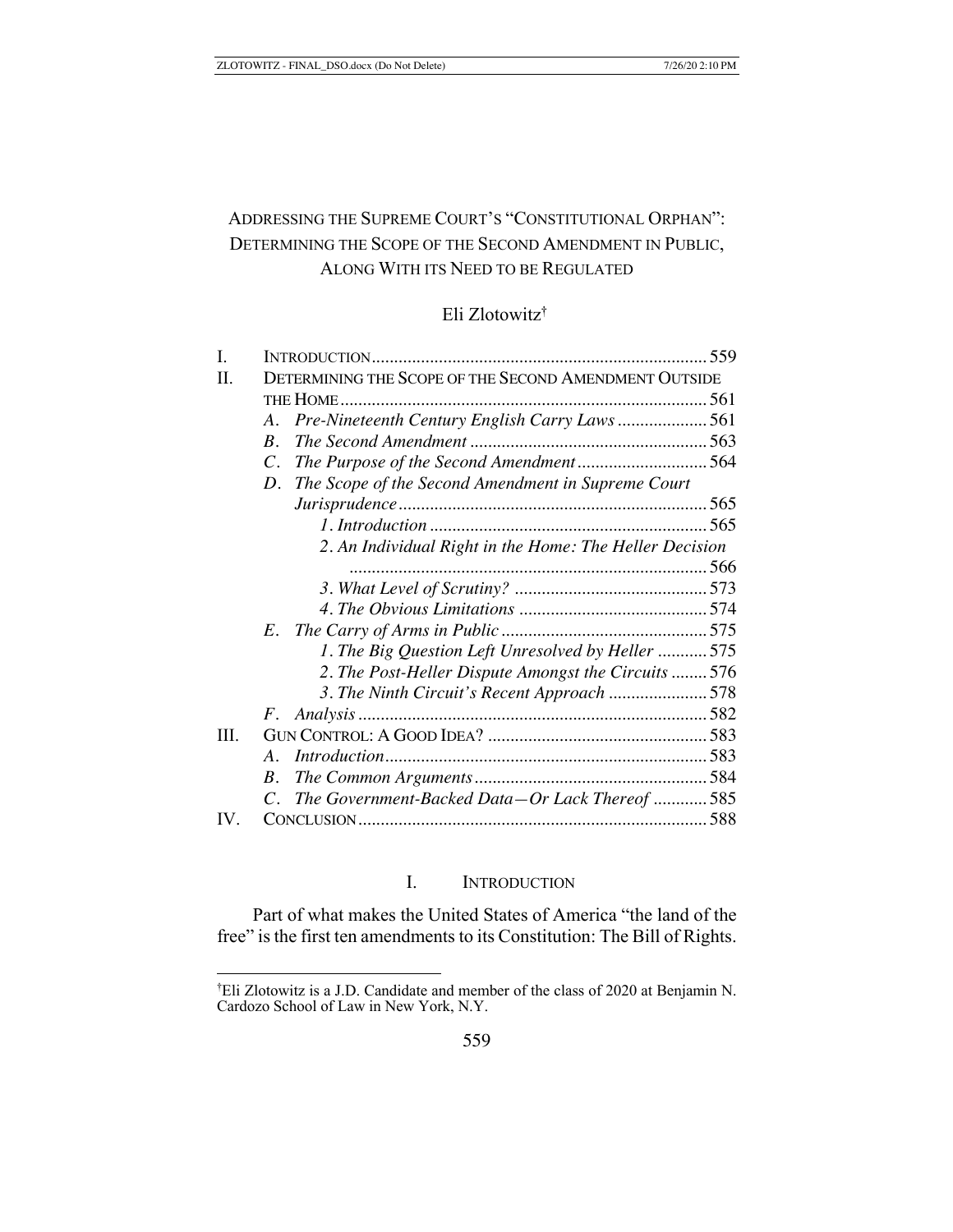The Founding Fathers understood that all people are born with certain inalienable rights. That is, certain rights which the government does not innately grant to the people, nor take away. Rather, the people are deserving of these rights by their mere presence on Earth.<sup>1</sup>

However, no right can be truly unlimited. Take, for example, the Freedom of Speech Clause of the First Amendment.<sup>2</sup> Although the right of free speech is protected by the First Amendment, it does not protect one who wishes to use speech to spread damaging defamatory statements about another person.<sup>3</sup> Likewise, the Establishment Clause of the First Amendment, 4 does not prohibit the government from making any law which may have a disparaging effect on people of a certain religion.<sup>5</sup> Thus, the following questions must always be asked: Where do we draw the line? How far do our constitutional rights extend under the Bill of Rights?

This Note will focus on the Second Amendment.6 First, it will take a brief look into some of the key pieces of pre-nineteenth century English history regarding the legality of the possession of firearms. Then, with regard to the what rights are protected under this amendment, this Note will discuss the following topics: (a) Was this right ever intended for individuals, or was it only intended for members of the armed forces? (b) If a right for individuals to possess a firearm exists, *where* does that right exist? Only in the home? Outside the home as well? (c) If it does exist outside the home as well, *how* may a carrier go about the carry of a firearm? Must the weapon be open, concealed, or either? These questions have been left

<sup>1</sup> *See Equal and Inalienable Rights*, DOCUMENTS OF FREEDOM, https://www.docsoffreedom.org/student/readings/equal-and-inalienable-rights (last visited Oct. 16, 2018) ("The American Founders, however, argued that people have rights regardless of whether they are able to put them into practice. This is why they called these rights 'natural.' They are part of what it means to be a person.").

<sup>2</sup> U.S. CONST. amend. I ("Congress shall make no law . . . abridging the freedom of speech  $\dots$ .").

<sup>3</sup> *See Is Slander Protected by the First Amendment?*, LAW DICTIONARY, https://thelawdictionary.org/article/slander-protected-first-amendment/ (last visited Oct. 16, 2018).

<sup>4</sup> *See* U.S. CONST. amend. I ("Congress shall make no law respecting an establishment of religion, or prohibiting the free exercise thereof . . . .").

<sup>5</sup> *See, e.g.*, Emp. Div., Dep't of Human Res. of Or. v. Smith, 494 U.S. 872, 879 (1990) ("[We] have consistently held that the right of free exercise does not relieve an individual of the obligation to comply with a valid and neutral law of general applicability on the ground that the law proscribes (or prescribes) conduct that his religion prescribes (or proscribes).") (internal quotations and citations omitted).

<sup>6</sup> U.S. CONST. amend. II ("A well-regulated Militia, being necessary to the security of a free State, the right of the people to keep and bear Arms, shall not be infringed.").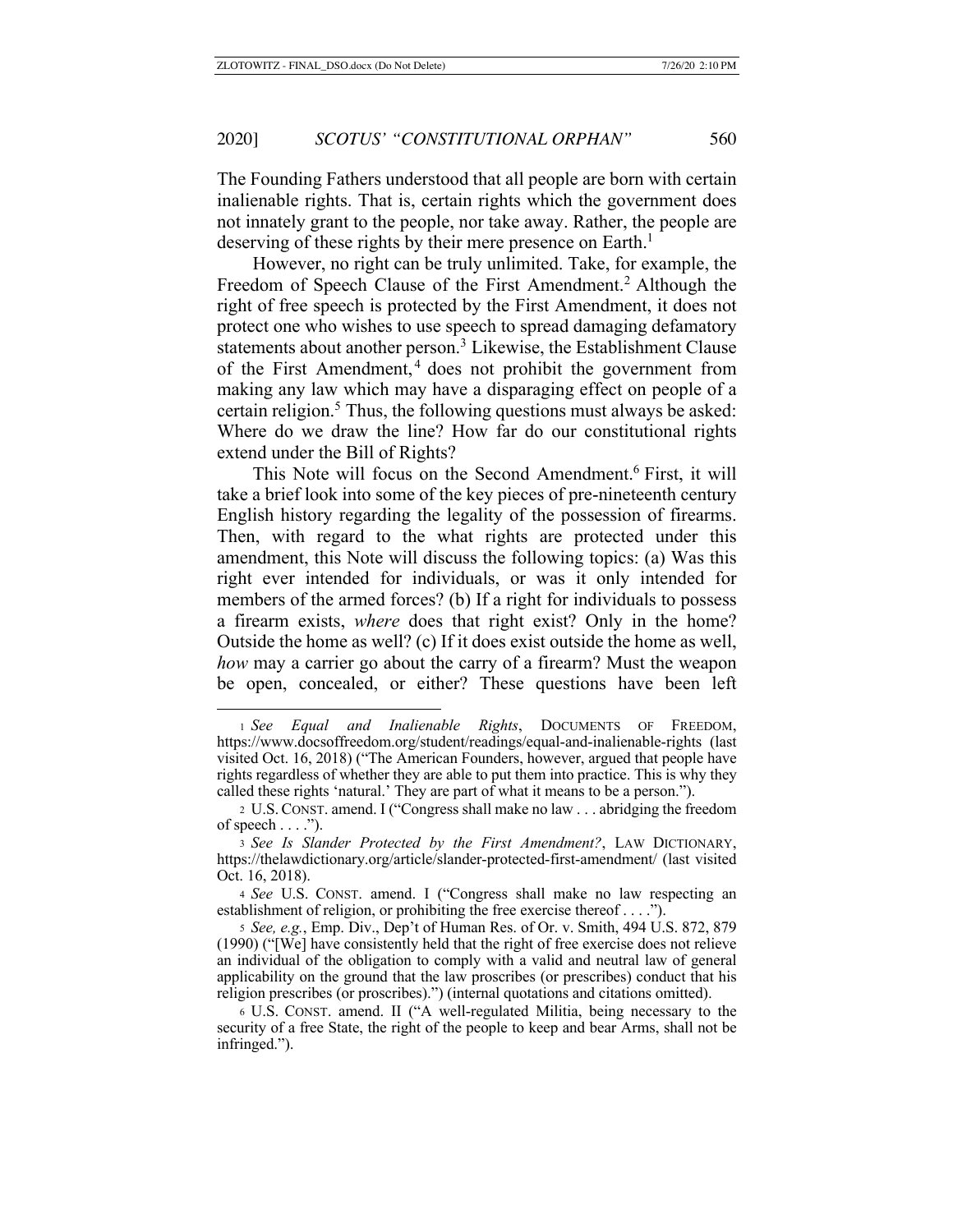unanswered by the Supreme Court for too long, prompting Justice Thomas to refer to the Second Amendment as "[the] Court's constitutional orphan."7

After a discussion of what rights are protected by the Constitution, the next questions that must be answered are as follows: What are some of the arguments for robust or feeble gun control? How should legislatures throughout the country go about regulating firearm ownership? How are we to know which methods would be effective?

# II. DETERMINING THE SCOPE OF THE SECOND AMENDMENT OUTSIDE THE HOME

#### *A. Pre-Nineteenth Century English Carry Laws*

In their most recent landmark Second Amendment case, *District of Columbia v. Heller*, the Supreme Court opted to consider the pre-Second Amendment English history of gun laws in determining the founders' intent regarding the scope of the amendment.<sup>8</sup> As the Court said, "[w]e look to this because it has always been widely understood that the Second Amendment, like the First and Fourth Amendments, codified a *pre-existing* right."<sup>9</sup> Meaning, by knowing what was considered by the Founders to be reasonable and unreasonable restrictions on the possession of firearms, we can have a better idea of the scope of the right protected by the Second Amendment. For the purposes of this Note, the following is a very brief discussion of a couple of the basic pieces of relevant history.

The earliest English law limiting the possession of firearms to explore is the 1328 Statute of the Northampton.<sup>10</sup> English gun regulation statutes throughout subsequent centuries all stem from this statute.<sup>11</sup> It reads, in relevant part, as follows:

<sup>7</sup> Silvester v. Becerra, 138 S.Ct. 945, 952 (2018) (Thomas, J., dissenting from denial of certiorari).

<sup>8</sup> *See* District of Columbia v. Heller, 554 U.S. 570 (2008).

<sup>9</sup> *Id.* at 592 (emphasis in original); *see also* United States v. Cruikshank, 92 U.S. 542, 591 (1876) ("This is not a right granted by the Constitution. Neither is it in any manner dependent upon that instrument for its existence. The second amendment declares that it shall not be infringed . . . .").

<sup>10</sup> 2 Edw. 3, c. 3 (1328) (Eng.).

<sup>11</sup> *See* Peruta v. Cty. of San Diego, 824 F.3d 919, 930 (9th Cir. 2016) ("The Statute of Northampton would become the foundation for firearms regulation in England for the next several centuries.").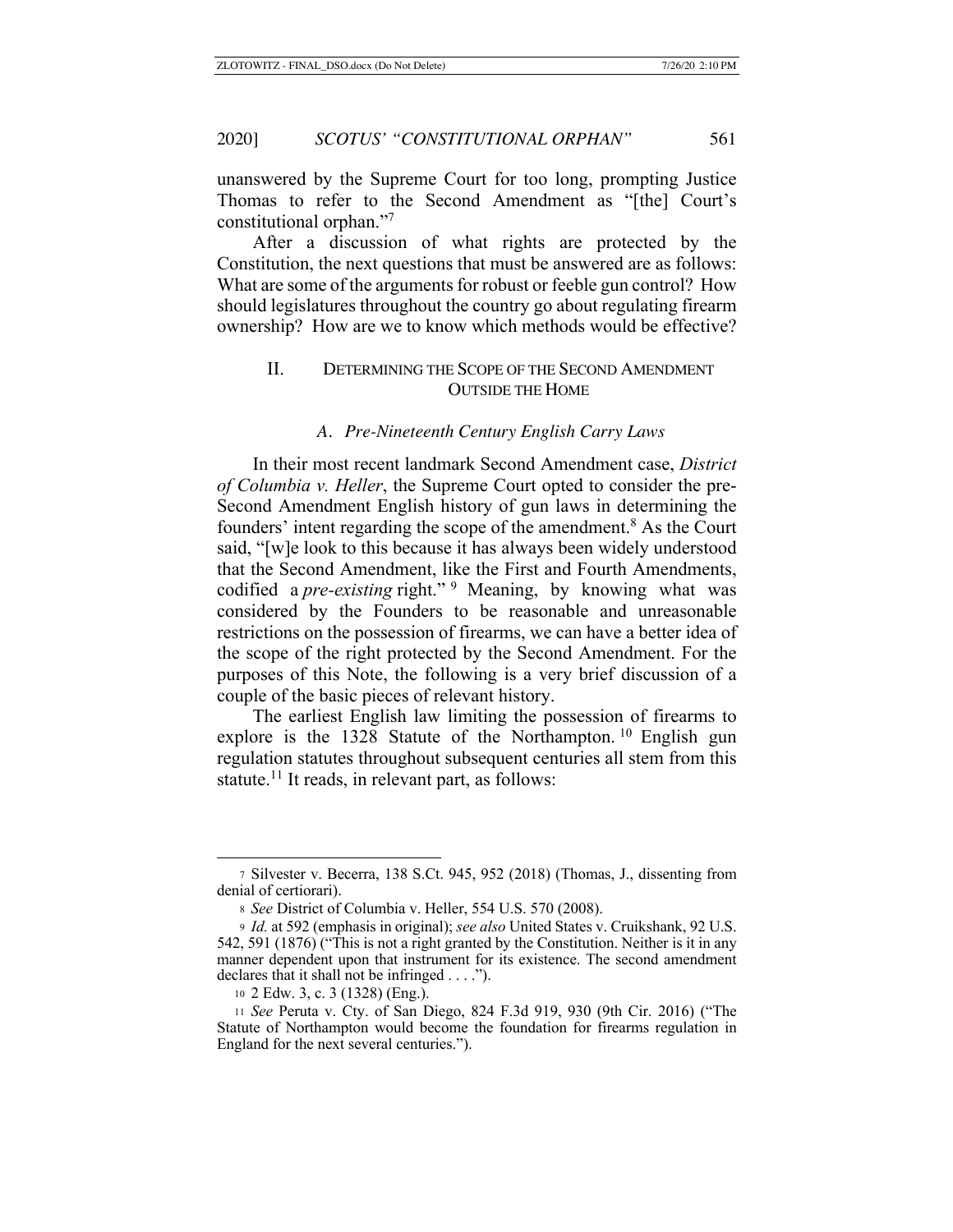[No] Man great nor small, of what Condition soever he be, except the King's Servants in his presence, and his Ministers in executing of the King's Precepts, or of their Office, and such as be in their Company assisting them . . . be so hardy to come before the King's Justices, or other of the King's Ministers doing their office, with force and arms, nor bring no force in affray of the peace, nor to go nor ride armed by night nor by day, in Fairs, Markets, nor in the presence of the Justices or other Ministers, nor in no part elsewhere, upon pain to forfeit their Armour to the King, and their Bodies to Prison at the King's pleasure.<sup>12</sup>

The statute clearly regulated the possession of weapons in the public sphere. What is not as clear, however, is the extent to which the statute intended to regulate. Some argue that the statute was intended to be a broad restriction on the carrying of firearms in public to preserve the peace.<sup>13</sup> On the other hand, some Second Amendment scholars contend that the statute was not prohibiting the mere act of carrying a firearm in public; it only prohibited carrying a firearm in a manner that would threaten and disturb the peace.<sup>14</sup>

The next important part of English law, which must be recognized whenever discussing the scope of the Second Amendment, is the parallel provision in the 1689 English Bill of Rights, which reads as follows: "That the Subjects which are Protestants, may have Arms for their Defence suitable to their Conditions, and as allowed by Law."15 This right, and whatever it included, is most indicative of what the Founders meant to protect with the Second Amendment.<sup>16</sup>

<sup>12</sup> *Id.* at 930.

<sup>13</sup> *See* Patrick J. Charles, *The Faces of the Second Amendment Outside the Home: History Versus Ahistorical Standards of Review*, 60 CLEV. ST. L. REV. 1, 8 (2012) ("A textual reading of the Statute supports a broad prohibition on the public carrying of arms to prevent public injury, crime, and breaches of the peace.").

<sup>14</sup> *See id.* ("In contrast, a number of Second Amendment commentators claim the Statute of Northampton cannot be interpreted in this light. For instance, David B. Kopel and Clayton Cramer claim the Statute requires 'arms carrying with the specific intent of terrorizing the public.' David T. Hardy similarly deduces the Statute stands for the punishment of dangerous conduct, not the act itself. He believes the 'key to the offense was not so much the nature of the arm, as the specific intent to cause terror.' Also, Eugene Volokh claims the Statute must be understood 'as covering only those circumstances where carrying of arms was unusual and therefore terrifying.'").

<sup>15</sup> 1 W. & M., c. 2, § 7.

<sup>16</sup> District of Columbia v. Heller, 554 U.S. 570, 593 ("This right has long been understood to be the predecessor to our Second Amendment."); *see* E. DUMBAULD,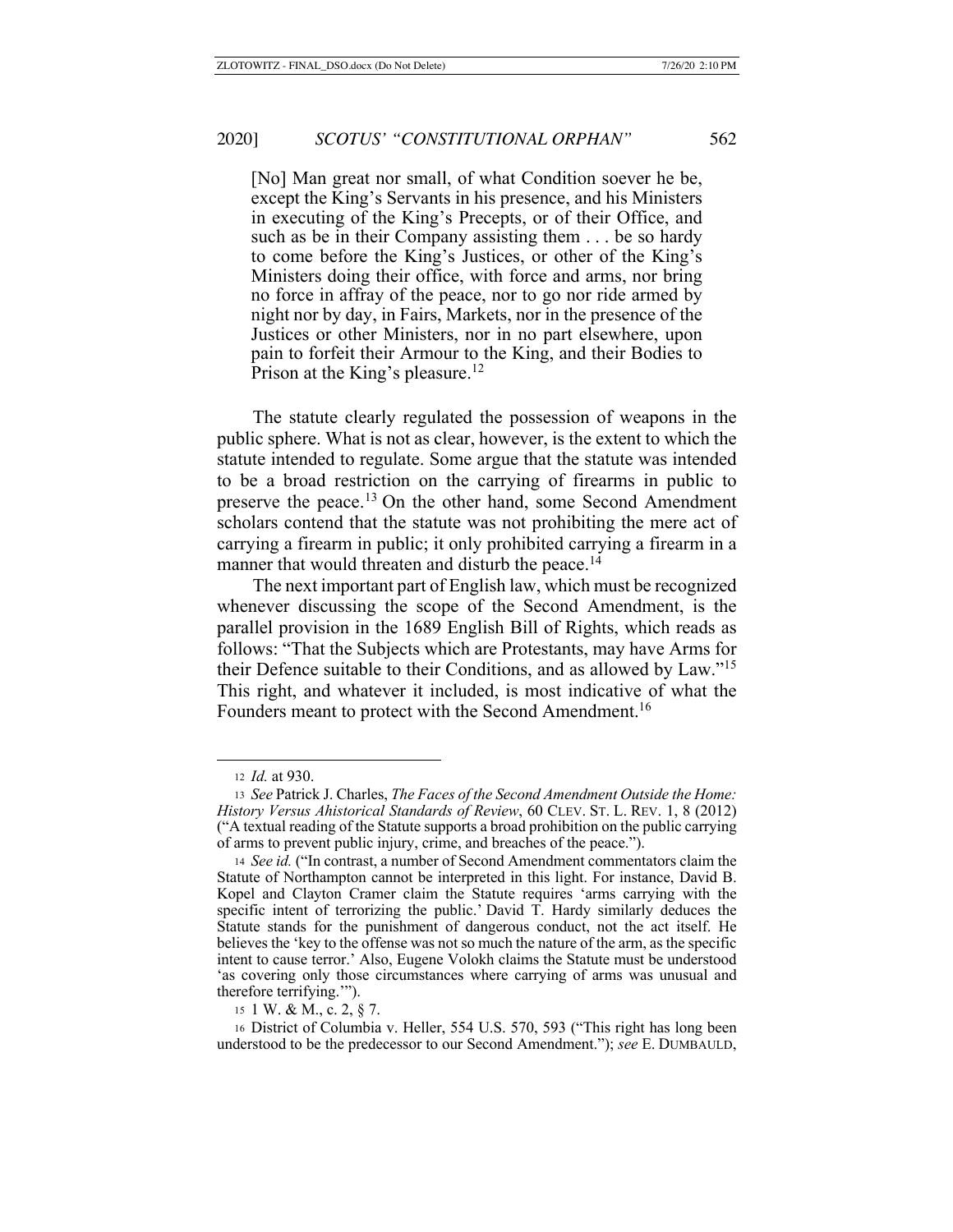One caveat, though. The Ninth Circuit has stated that, "[w]hile English law is certainly relevant to [a Second Amendment] historical inquiry," it is certainly not the end-all and be-all when determining the exact intent of the Founders with regards to the scope of the Second Amendment.<sup>17</sup>

### *B. The Second Amendment*

In 1791, a few years after the ratification of the Constitution, the states ratified the Bill of Rights, which make up the first ten amendments of the Constitution.

Perhaps the single most important thing to keep in mind whenever discussing these amendments is the following excerpt from the Supreme Court's 120+ year-old opinion in *Robertson v. Baldwin*: 18 "The law is perfectly well settled that the first 10 amendments to the Constitution, commonly known as the 'Bill of Rights,' were not intended to lay down any novel principles of government, but simply to embody certain guaranties and immunities which we had inherited from our English ancestors  $\dots$ ."<sup>19</sup>

The text of the Second Amendment states the following: "A wellregulated Militia, being necessary to the security of a free State, the right of the people to keep and bear Arms, shall not be infringed."<sup>20</sup>

Obviously, this prohibits Congress from making a federal law which would "infringe" upon the rights of those who are protected from "keeping and bearing arms." What about the states? May they enact a law which violates the Second Amendment? This question was answered by the Supreme Court in *McDonald v. City of Chicago, Illinois*. 21 There, the majority of the Court held that Section 1 of the

THE BILL OF RIGHTS AND WHAT IT MEANS TODAY 51 (1957); W. RAWLE, A VIEW OF THE CONSTITUTION OF THE UNITED STATES OF AMERICA 122 (1825).

<sup>17</sup> Young v. Hawaii, 896 F.3d 1044, 1065 (9th Cir. 2018) ("While English law is certainly relevant to our historical inquiry . . . our aim here is not merely to discover the rights of the English. Indeed, there is a scholarly consensus that the 1689 English right to have arms was less protective than its American counterpart.") (emphasis and citations omitted).

<sup>18</sup> Robertson v. Baldwin, 165 U.S. 275 (1897).

<sup>19</sup> *Id.* at 281.

<sup>20</sup> U.S. CONST. amend. II.

<sup>21</sup> *See* McDonald v. City of Chicago, 561 U.S. 742 (2010).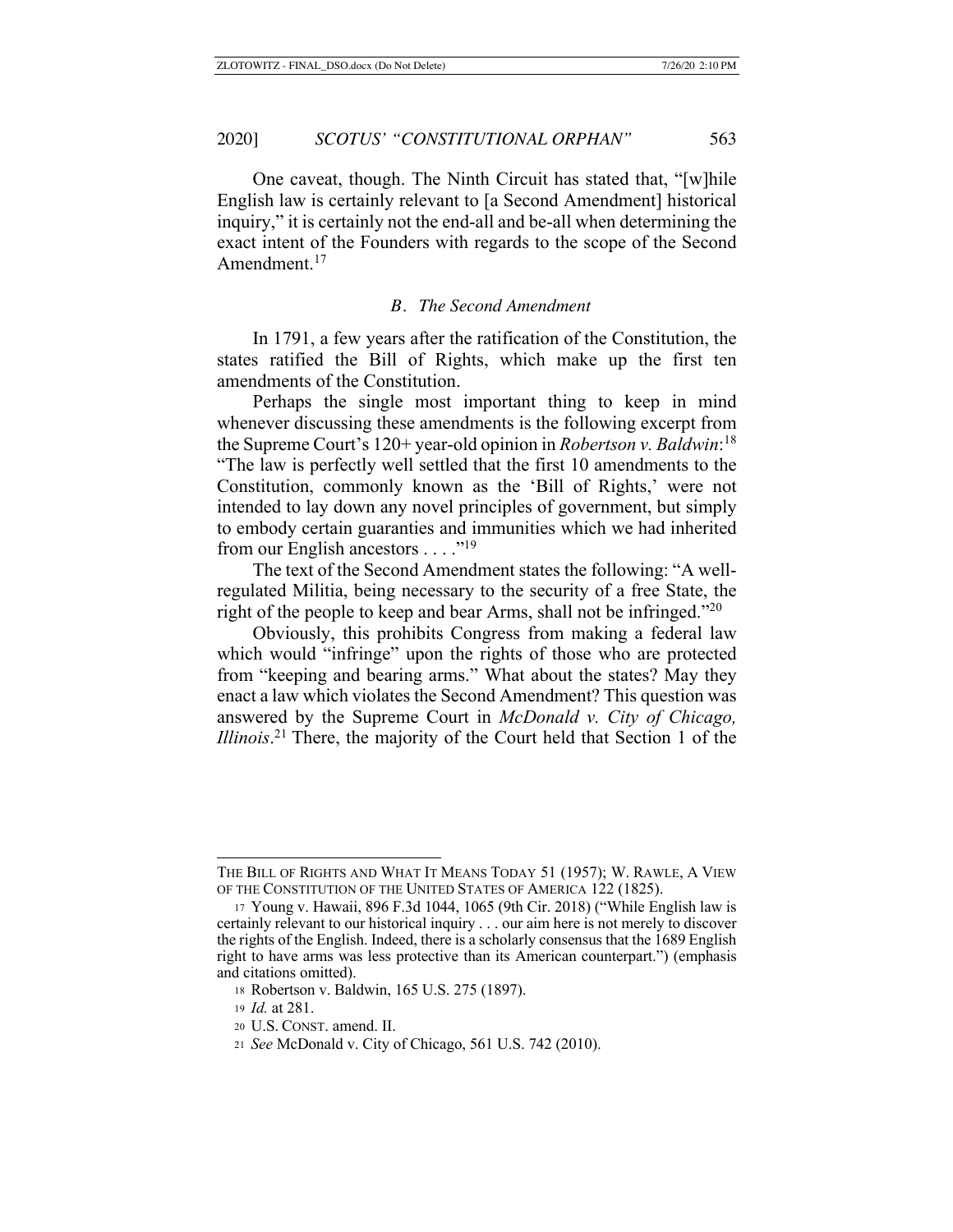Fourteenth Amendment<sup>22</sup> incorporates the Second Amendment against the States.23

### *C. The Purpose of the Second Amendment*

One can easily understand why most of the Bill of Rights is in the Constitution of the United States. However, the purpose of the Second Amendment is not as obvious. Why, according to the Founding Fathers, is a right to keep and bear arms as important as the right to free speech? What would happen already if this right did not exist?

The Supreme Court spoke on this question in *Heller*. 24 There, the Court explained that there is one primary fear of what can potentially happen in a country which did not recognize this right: government tyranny.25 As the Court put it, history had taught the Founders "that the way tyrants had eliminated a militia consisting of able-bodied men was . . . simply by taking away the people's arms, enabling a select militia or standing army to suppress political opponents."<sup>26</sup> A history of such conduct by the government in England is precisely why the 1689 English Bill of Rights included this right.27

To someone living in our day and age in the United States of America, the concept of a tyrannical American government is a very difficult scenario to envision ever happening. The checks and balances of our federal government, along with the limited enumerated powers which the constitution provides the federal government, make it highly unlikely. Nevertheless, since it is technically possible for such a scenario to occur, the people need to be able to protect themselves. More of a difficulty, however, is the following question: How in the world would citizens and their guns be able to take on the federal army and their military-grade weaponry, resources, and planes? Although they obviously would not be able to, the Supreme Court did not find this fact to be dispositive:

<sup>22</sup> U.S. CONST. amend. XIV, § 1 (" . . . No State shall make or enforce any law which shall abridge the privileges or immunities of citizens of the United States; nor shall any State deprive any person of life, liberty, or property, without due process of law; nor deny to any person within its jurisdiction the equal protection of the laws.").

<sup>23</sup> *See McDonald*, 561 U.S. at 791 ("We therefore hold that the Due Process Clause of the Fourteenth Amendment incorporates the Second Amendment . . . .").

<sup>24</sup> *See* District of Columbia v. Heller, 554 U.S. 570, 570 (2008).

<sup>25</sup> *Id.* at 598.

<sup>26</sup> *Id.*

<sup>27</sup> *Id.* ("This is what had occurred in England that prompted codification of the right to have arms in the English Bill of Rights."); *see id.* at 592-95, (discussing some of this history in England and in the American colonies.).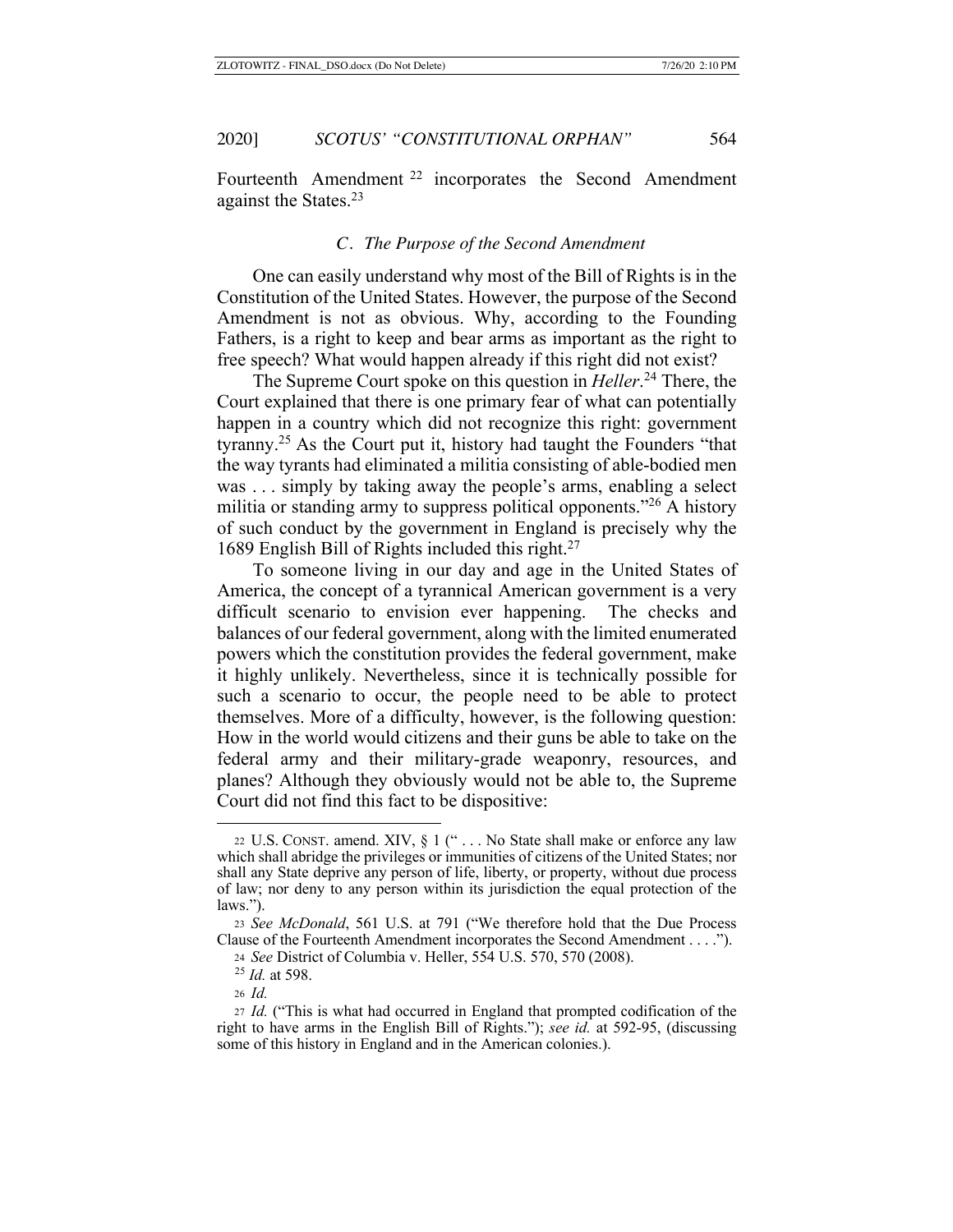It may well be true today that a militia, to be as effective as militias in the 18th century, would require sophisticated arms that are highly unusual in society at large. Indeed, it may be true that no amount of small arms could be useful against modern-day bombers and tanks. But the fact that modern developments have limited the degree of fit between the [purpose of the right] and the protected right cannot change our interpretation of the right.<sup>28</sup>

This paragraph demonstrates a fundamental concept in constitutional interpretation and application: textualism and originalism. Specifically, one the job of the Supreme Court is to interpret what the true meaning of the Constitution was at the time it was written. 29 Doing otherwise would give the Supreme Court legislative power, which it does not possess.30

With this in mind, prevention of government tyranny alone is not even considered by the Supreme Court to be the primary rationale behind the right protected by the Second Amendment. Rather, the "central component" of the right is the natural right of self-defense. $31$ 

### *D. The Scope of the Second Amendment in Supreme Court Jurisprudence*

#### 1. Introduction

Being that we now know the purpose of the Second Amendment, the next question to tackle is the following: What is the scope of the Amendment? Of the entire Constitution, the one-sentence Second Amendment is perhaps the most difficult to decipher. The use of

<sup>28</sup> *Id.* at 627-28.

<sup>29</sup> *See* Enrique Schaerer, *Justice Scalia and the Proper Role of a Judge*, THE FEDERALIST SOCIETY (Mar. 7, 2016), https://fedsoc.org/commentary/blogposts/justice-scalia-and-the-proper-role-of-a-judge ("*Textualism*, as its name suggests, looks for the meaning of a law in the text of the law itself. A key part of this process is *originalism*, which ascribes to that text the meaning it has borne since the time it was adopted. In other words, it gives effect to the original meaning of the text, rather than a new meaning that may shift unpredictably, even radically, over time.").

<sup>30</sup> *See id.* ("[O]riginalism is an essential ingredient in this democratic recipe because, when judges give laws a new meaning, the laws are changed; and changing law, like adopting law in the first place is the function of the political branches of government, not the judicial branch.").

<sup>31</sup> *See Heller*, 554 U.S. at 599.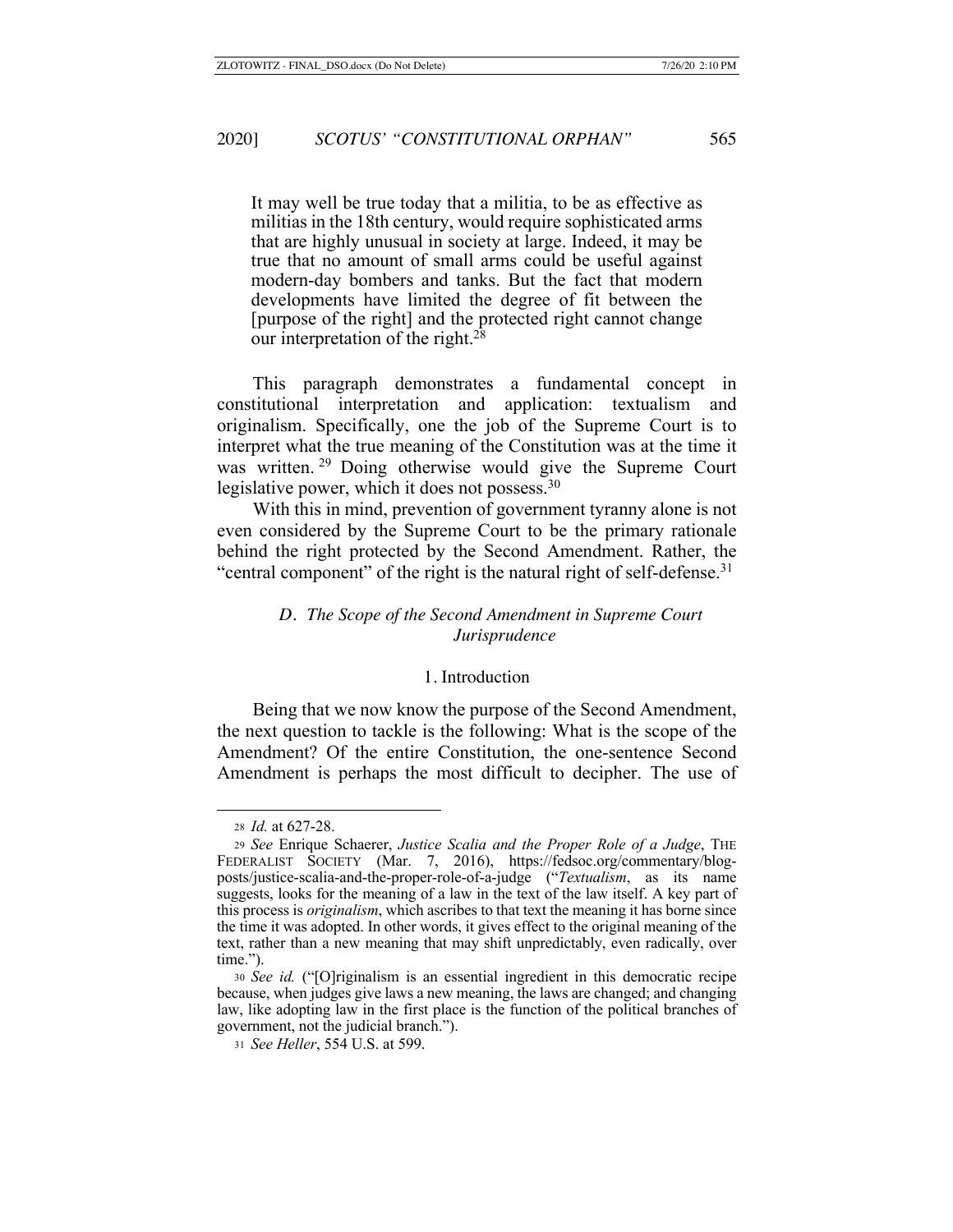multiple commas makes it is difficult to determine both whom is protected by this right, and what this right protects.<sup>32</sup>

The typical layperson would probably assume that over 200 years of history would have produced numerous Supreme Court decisions to serve as guidelines for the scope of the Second Amendment. However, prior to 2008, this could not be farther from the truth. No Supreme Court opinion has ever definitely decided whether the Second Amendment guarantees an individual the right to own a firearm, and, to the extent that it may guarantee this right, what the limits of that right are—both of which would seem to be rudimentary issues in the Second Amendment.<sup>33</sup>

#### 2. An Individual Right in the Home: The *Heller* Decision

However, this changed in 2008 with the landmark decision of the Supreme Court in *District of Columbia v. Heller*. 34 The statute that was being challenged was a District of Columbia statute which effectively banned the carrying of handguns outright, even via registration and in the home. It required that any firearms which one wished to keep in the home needed to be registered; furthermore, it required for the firearm to be "unloaded and disassembled or bound by a trigger lock."35 The Plaintiff asserted that this was a violation of the Second Amendment, as it infringed upon his right to "functional[ly]" use his firearm within the home for self-defense. $36$ The Court agreed, and held that: (1) the Second Amendment protects an individual's right to own a firearm; and (2) this right certainly applies to a handgun or firearm which is kept in the home.<sup>37</sup>

<sup>32</sup> *See generally* Eric Black*, The Second Amendment Is a Mess*, MINNPOST (Apr. 16, 2013), https://www.minnpost.com/eric-black-ink/2013/04/second-amendmentmess/.

<sup>33</sup> *See* Iyen Acosta, *Doe v. Wilmington Housing Authority: The Common Area Caveat as a Paradigmatic Balance Between Tenant Safety and Second Amendment Rights*, 62 CATH. U.L.REV. 1113, 1113-14 (2013) ("The gun rights debate is a staple of American culture, yet lack of guidance by the Supreme Court has left the scope of the Second Amendment unsettled. Until recently, the Second Amendment was conspicuously absent from the Supreme Court docket. Prior to the Supreme Court's recent decisions in *District of Columbia v. Heller* and *McDonald v. City of Chicago*, the Court had not addressed the Second Amendment's range of protection since the late nineteenth century, when its holdings were limited at best.").

<sup>34</sup> *See* Heller, 554 U.S. at 570.

<sup>35</sup> *Heller*, 554 U.S. at 574-75.

<sup>36</sup> *Heller*, 554 U.S. at 575-76.

<sup>37</sup> *See Heller*, 554 U.S. at 635 ("In sum we hold that the District's ban on handgun possession in the home violates the Second Amendment, as does its prohibition against rendering any lawful firearm in the home operable for the purpose of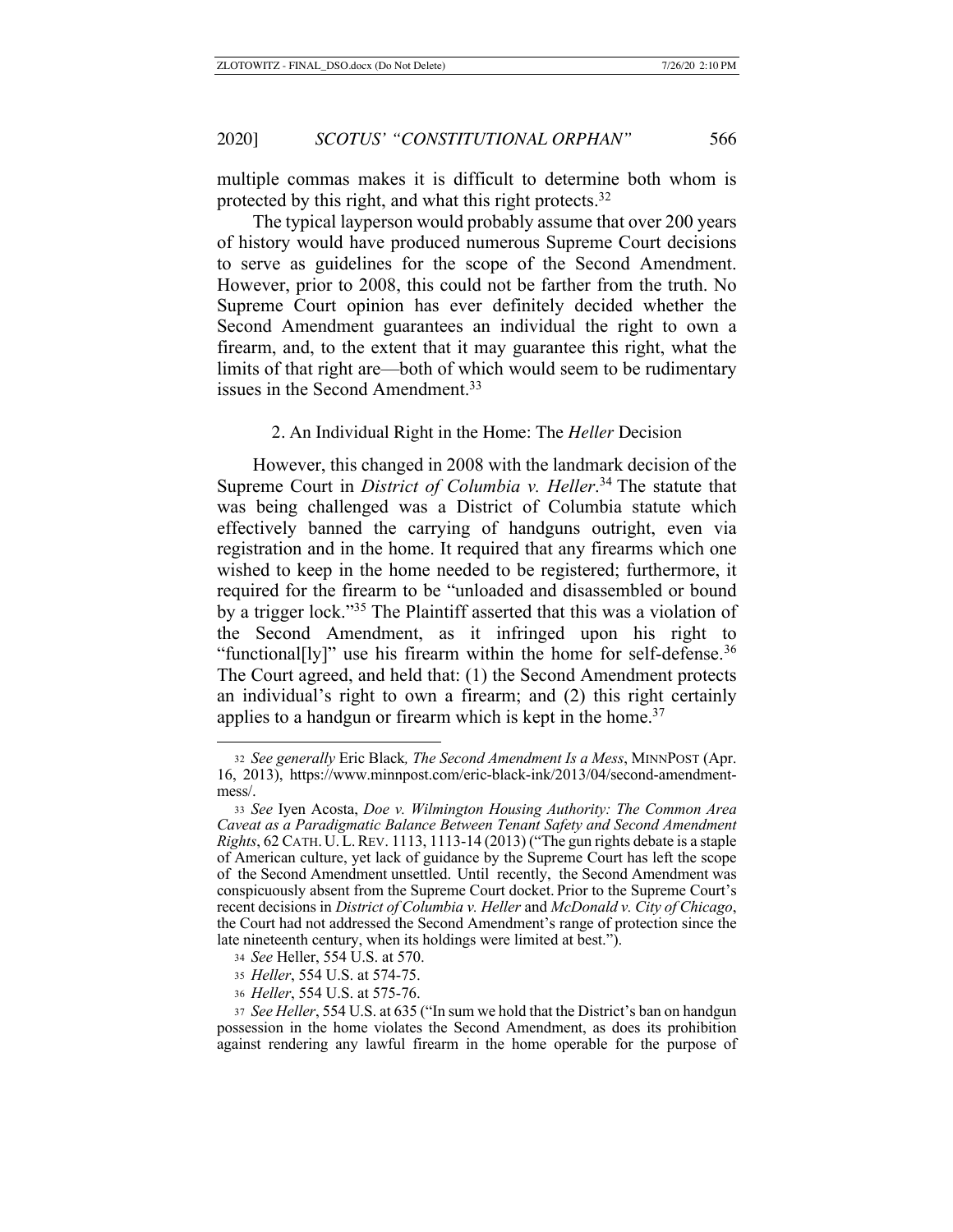How did the Court get to this conclusion? First, the Court had to answer the question of *whose* right to keep and bear arms the Second Amendment aims to protect. To this question, there are two very differing views: one camp believes that the amendment only protects a right for those who are serving in the armed forces; the other including the majority in the *Heller* decision—believes that the Amendment is protecting an individual right to keep and bear arms.<sup>38</sup>

To support this holding, the Court first explained that the Amendment can be divided into two parts: (a) "A well regulated Militia, being necessary to the security of a free State" being the "prefatory clause"—that is, it states the "purpose" of the Amendment;<sup>39</sup> and (b) "the right of the people to keep and bear Arms, shall not be infringed" being the "operative clause."40 In other words, "[t]he Amendment could be rephrased, 'Because a well regulated Militia is necessary to the security of a free State, the right of the people to keep and bear Arms shall not be infringed.'"41

What difference does it make if a provision is "prefatory" or "operative"? Citing  $19<sup>th</sup>$  century English treatises,  $42$  the Court explained the following:

[A]part from the clarifying function, a prefatory clause does limit or expand the scope of the operative clause .... It is nothing unusual in acts . . . for the enacting part to go beyond the preamble; the remedy often extends beyond the particular act or mischief which first suggested the necessity of the  $law.<sup>43</sup>$ 

immediate self-defense. Assuming that Heller is not disqualified from the exercise of Second Amendment rights, the District must permit him to register his handgun and must issue him a license to carry it in the home.").

<sup>38</sup> *See Heller*, 554 U.S. at 577 ("The two sides in this case set out very different interpretations of the Amendment. Petitioners and today's dissenting Justices believe that it protects only the right to possess and carry a firearm in connection with militia service .... Respondent argues that it protects an individual right to possess a firearm unconnected with service in a militia, and to use that arm for traditionally lawful purposes, such as self-defense within the home.") (citations omitted).

<sup>39</sup> *Id.*

<sup>40</sup> *Id.*

<sup>41</sup> *Id.*

<sup>42</sup> F. DWARRIS, A GENERAL TREATISE ON STATUTES 268-269 (P. Potter ed. 1871); T. SEDGWICK, THE INTERPRETATION AND CONSTRUCTION OF STATUTORY AND CONSTITUTIONAL LAW 42-45 (2d ed. 1874); J. BISHOP, COMMENTARIES ON WRITTEN LAWS AND THEIR INTERPRETATION, § 51, p. 49 (1882) (quoting Rex v. Marks, (1802) 102 Eng. Rep. 557, 560.

<sup>43</sup> *Helle*r,554 U.S. at 578.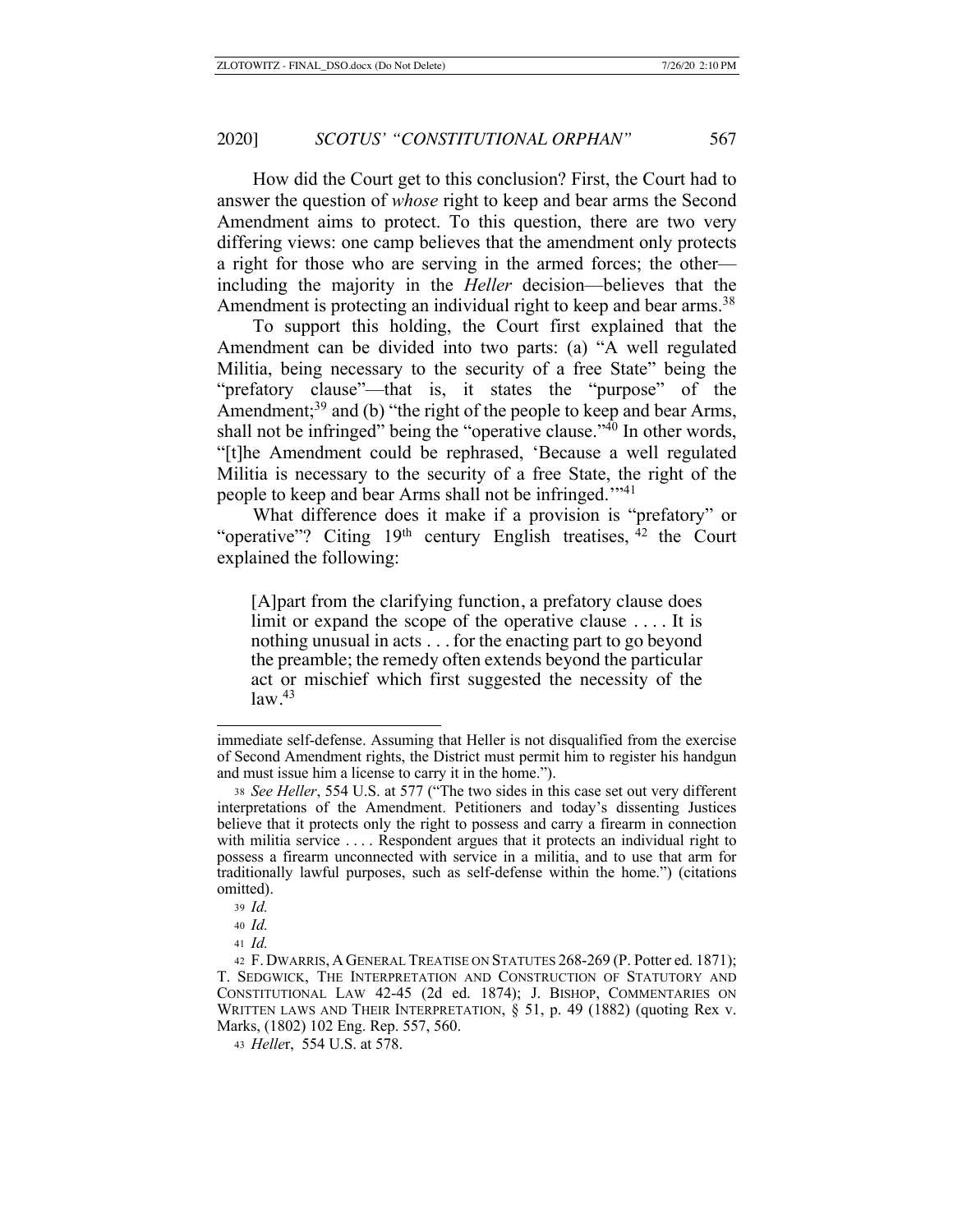Put simply: although the prefatory clause exists to give the reader an understanding of why the amendment or law was enacted, it does not convey the complete scope of the amendment or law. The Court first focused on the beginning of the operative clause: "the right of the people."44 The dissent was of the opinion that "the people," refers only to those people whom are using the arms in militia service.45 The majority disagreed. They held that, similar to the use of the words "the people" as used in the First<sup>46</sup> and Fourth<sup>47</sup> Amendments, which refer to an individual right, the use of the words "the people"––as used in the Second Amendment— is in reference to an individual right. $48$ 

Next, the Court turned its attention to the following part of the operative clause, which tells us what right those "people" have: "to keep and bear arms."49 First, citing to an "important" 18th century legal dictionary, the Court dictated that the proper legal definition of the word "arms" is "any thing that a man wears for his defence, or takes into his hands, or useth in wrath to cast at or strike another," and that "[t]he term [refers] . . . to weapons that [are] not specifically designed for military use and [are] not employed in a military capacity."50 This does not only refer to arms that were in existence at the time of the enactment of the Second Amendment.<sup>51</sup>

<sup>44</sup> *Id.* ("[W]hile we will begin out textual analysis with the operative clause, we will return to the prefatory clause to ensure that our reading of the operative clause is consistent with the announced purpose.").

<sup>45</sup> *Id.* at 646 (Stevens, J., dissenting) ("As used in the Second Amendment, the words 'the people' do not enlarge the right to keep and bear arms to encompass use or ownership of weapons outside the context of service in a well-regulated militia.").

<sup>46</sup> U.S. CONST. amend. I ("Congress shall make no law . . . abridging . . . the right of the people peaceably to assemble, and to petition the Government for a redress of grievances.").

<sup>47</sup> U.S. CONST. amend. IV ("The right of the people to be secure . . . against unreasonable searches and seizures, shall not be violated, and no Warrants shall issue, but upon probable cause, supported by Oath or affirmation, and particularly describing the place to be searched, and the persons or things to be seized.").

<sup>48</sup> *Heller*, 554 U.S. at 579 ("All three of these instances unambiguously refer to individual rights, not 'collective' rights, or rights that may be exercised only through participation in some corporate body.").

<sup>49</sup> *Heller*, 554 U.S. at 581 ("We move now from the holder of the right—'the people'—to the substance of the right: "to keep and bear arms.").

<sup>50</sup> *Heller*, 554 U.S. at 581.

<sup>51</sup> *See Heller*, 554 U.S. at 582 ("We do not interpret constitutional rights that way. Just as the First Amendment protects modern forms of communication, and the Fourth Amendment applies to modern forms of search, the Second Amendment extends, prima facie, to all instruments that constitute bearable arms, even those that were not in existence at the time of the founding.") (citations omitted).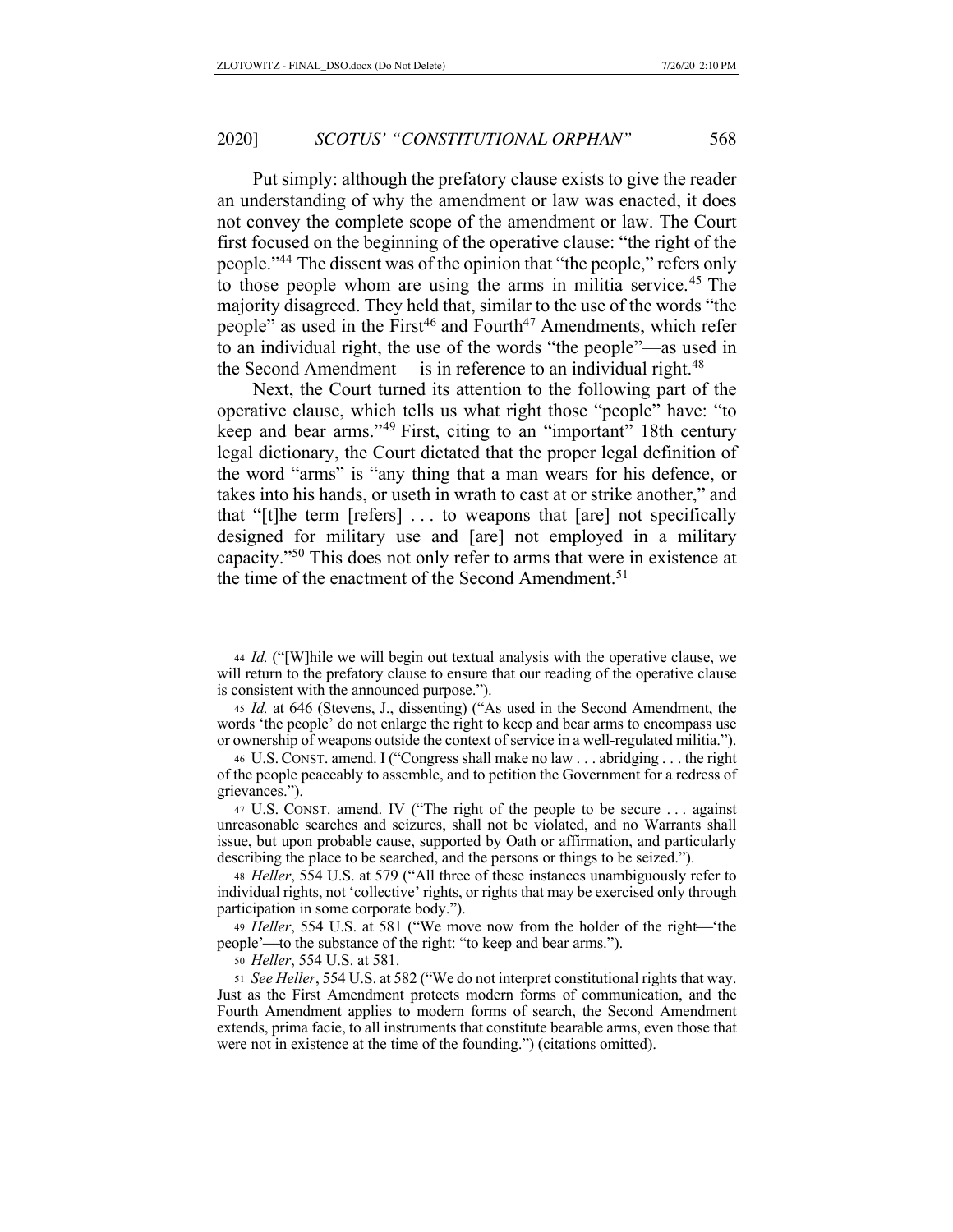Subsequently, the Court defined the phrases "keep" and "bear" arms. By once again citing to English treatises from the founding era, the Court explained that "'keep arms' was simply a common way of referring to possessing arms, for militiamen and everyone else."52 In regard to "bear" arms, the Court demonstrated that the actual meaning of the phrase simply means to "carry" arms, which applies to anyone, not just to those carrying the arms while serving in the militia. The Court displayed support of this interpretation from nine Second-Amendment-analogous provisions in State constitutions, which clearly state that the right to bear arms is for: defense of both one's personal self and the State. 53 Furthermore, the Court showed that "Justice James Wilson interpreted the Pennsylvania Constitution's arms-bearing right . . . as a recognition of the natural right of defense," which "he called the law of 'self-preservation."<sup>54</sup>

Thus, the Court went on to hold that the operative clause "guarantee[s] the individual right to possess and carry weapons in case of confrontation." 55 The Court went on to say why this textual interpretation was certainly the correct one:

This meaning is strongly confirmed by the historical background of the Second Amendment. We look to this because it has always been widely understood that the Second Amendment . . . codified a *pre-existing* right. The very text of the Second Amendment implicitly recognizes the pre-existence of the right and declares only that it 'shall not be infringed.' As we said in *United States v. Cruikshank*, 92 U.S. 542, 553, 23 L.Ed. 588 (1876), '[t]his is not a right granted by the Constitution. Neither is it in any manner dependent upon that instrument for its existence. The second amendment declares that it shall not be infringed  $\dots$ ."<sup>56</sup>

As discussed earlier in this Note, *supra* p. 5-6, one of the motives of the Framers in including this right to keep and bear arms was the prevention of potential government tyranny. History had shown as

<sup>52</sup> *Heller*, 554 U.S. at 583.

<sup>53</sup> *See Heller*, 554 U.S. at 585 (citing provisions from the Pennsylvania, Vermont, Kentucky, Ohio, Indiana, Mississippi, Connecticut, Alabama, and Missouri constitutions which all clearly grant the right to bear arms for individuals to protect themselves).

<sup>54</sup> *Heller*, 554 U.S. at 585 (quoting 2 *Collected Works of James Wilson* 1142, and n. x (K. Hall & M. Hall eds.2007)).

<sup>55</sup> *Heller*, 554 U.S. at 592.

<sup>56</sup> *Id.*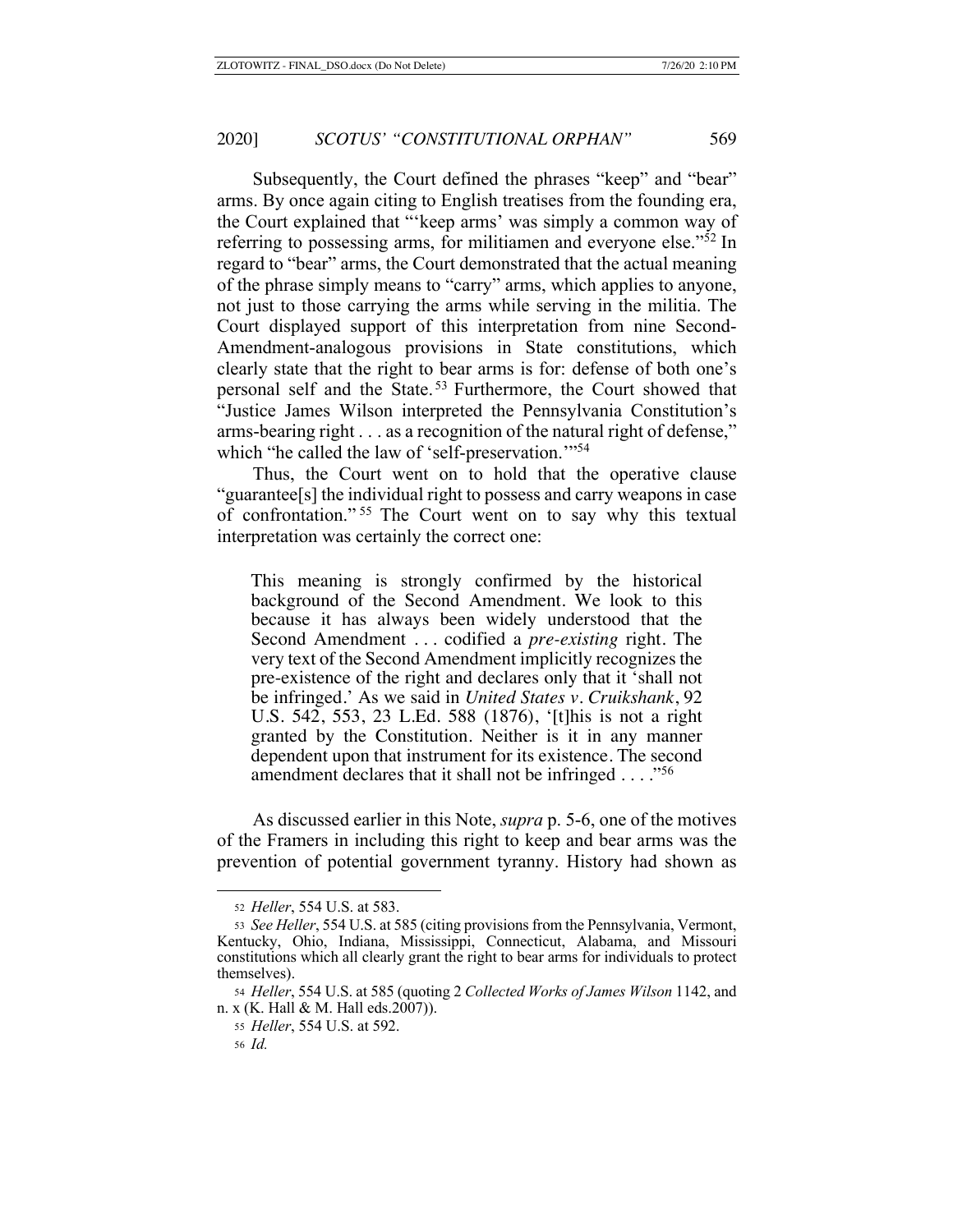such. The Court showed how English Monarchs pre-1689 had used the disarming of potential political opponents to be able to prevent any uprisings,  $57$  and that this was the reason for the right to "have Arms"<sup>58</sup> to be included in the 1689 English Bill of Rights, which "has long been understood to be the predecessor to our Second Amendment."59 This right of the English "was clearly an individual right, having nothing to do with service in a militia."60 This form of tyranny actually occurred in the American colonies under King George III in the 1760's and 1770's, and numerous articles from that time referred to this as an infraction against their rights as Englishmen to arms for self-defense. The Court provided this fact as additional proof that the individual right of self-defense against government tyranny was a significant reason behind the Amendment.<sup>61</sup>

Thus, the Court decided that there is "no doubt . . . that the Second Amendment conferred an individual right to keep and bear arms."<sup>62</sup> The Court then moved on to the prefatory clause to determine if/how it supports this interpretation of the operative clause. $63$ 

First, the Court had to determine what "a well regulated militia" means. In reality, the Court had already explained what the "militia" was in the 1939 case, *United States v. Miller*. 64 There, the Court said that "the Militia comprised all males physically capable of acting in concert for the common defense."65 That is, the militia is *not* the federally-created army or navy; rather, as Webster's Dictionary defines it, it is "the whole body of able-bodied male citizens declared by law as being subject to call to military service."66 The *Heller* Court proved as such from the language of Article I of the Constitution.<sup>67</sup>

<sup>66</sup> *Militia*, MERRIAM-WEBSTER'S DICTIONARY, https://www.merriamwebster.com/dictionary/militia.

<sup>57</sup> *Id.*

<sup>58</sup> 1 W. & M., ch. 2, § 7, in 3 Eng. Stat. at Large 441 ("That the Subjects which are Protestants, may have Arms for their Defence suitable to their Conditions, and as allowed by law.").

<sup>59</sup> *Heller*, 554 U.S. at 593.

<sup>60</sup> *Heller,* 554 U.S. at 593.

<sup>61</sup> *Heller*, 554 U.S. at 594.

<sup>62</sup> *Heller*, 554 U.S. at 595..

<sup>63</sup> *Id.* ("Before turning to the limitations upon the individual right, however, we must determine whether the prefatory clause of the Second Amendment comports with our interpretation of the operative clause.")

<sup>64</sup> United States v. Miller, 307 U.S. 174 (1939).

<sup>65</sup> *Miller*, 307 U.S. at 179.

<sup>67</sup> *See Heller*, 554 U.S. at 596 ("Unlike the armies and navies, which Congress is given the power to create, the militia is assumed by Article I already to be *in existence*. Congress is given the power to 'provide for calling forth the Militia,' § 8,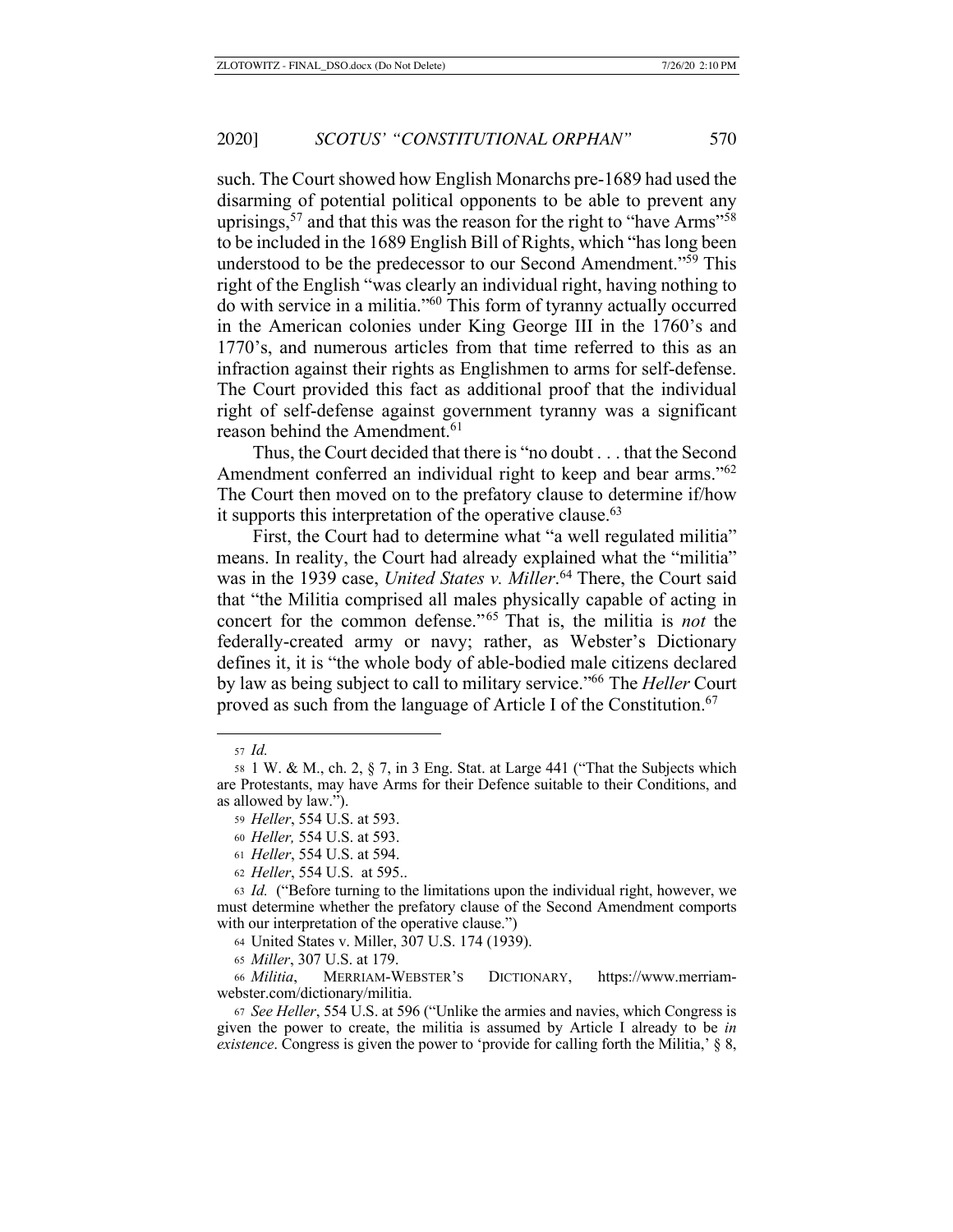As for "well regulated," the Court simply stated that it "implies nothing more than the imposition of proper discipline and training."<sup>68</sup>

However, how is such a militia "necessary to the security of a free State "?<sup>69</sup> Furthermore, what "State" is the constitution referring to? The *Heller* Court answered those questions as well. Here, the Court held, "free State" does not refer to the several States. Rather, it refers to a "free country" in general.<sup>70</sup> In regard to how the militia is "necessary to the security of a free State," the Court gave three reasons: (1) it helps repel invasions and suppress insurrections; (2) it creates less of a need for a large army; and (3) "when the able-bodied men of a nation are trained in arms and organized, they are better able to resist tyranny."71

Previously, the Court had shown that the actual right—that is, the one protected by the operative clause—was the natural individual right to self-defense. However how does this match up with the words of the prefatory clause? If that were the case, shouldn't the prefatory clause read, something like, "The right to defend one's self, being an inalienable human right, the right of the people etc."?

A small introduction to the Court's answer to this question: The Constitution obviously was not meant to include every single individual right or freedom that exists, and which developed throughout the English common law.<sup>72</sup> It is not a human rights book.

<sup>71</sup> *Heller*, 554 U.S. at 598.

<sup>72</sup> For example, there is no explicit right in the United States constitution which dictates that all people are presumed innocent until proven guilty. The true source for this right in the United States comes from the Supreme Court case of Coffin v. United States 156 U.S. 432 (1895). However, this right is explicitly enumerated in the constitutions of Canada, Columbia, France, Iran, Italy, Romania, Russia, South Africa, and New Zealand; *see* Wikipedia*, Presumption of Innocence*, https://en.wikipedia.org/wiki/Presumption\_of\_innocence (describing the history,

cl. 15; and the power not to create, but to 'organiz[e]' it ¾and not to organize 'a' militia, which is what one would expect if the militia were to be a federal creation, but to organize 'the' militia, connoting a body already in existence, *ibid.*, cl. 16.") (internal parenthetical omitted).

<sup>68</sup> *Heller*, 554 U.S. at 597.

<sup>69</sup> *See* U.S. CONST. amend. II ("A well-regulated Militia, being necessary to the security of a free State, the right of the people to keep and bear Arms, shall not be infringed.").

<sup>70</sup> *Heller*, 554 U.S., at 597; *see* Eugene Volokh, *Necessary to the Security of a Free State*, 83 NOTRE DAME L. REV. 1, 6 (2007) ("'State' simply meant country; and 'free' almost always meant free from despotism, rather than from some other country, and never from some larger entity in a federal structure. That is how the phrase was used in the sources that the Framers read. And there is no reason to think that the Framers departed from this well-established meaning and used the phrase to mean something different from what it meant to Blackstone, Montesquieu, the Continental Congress, Madison, Adams, or others.").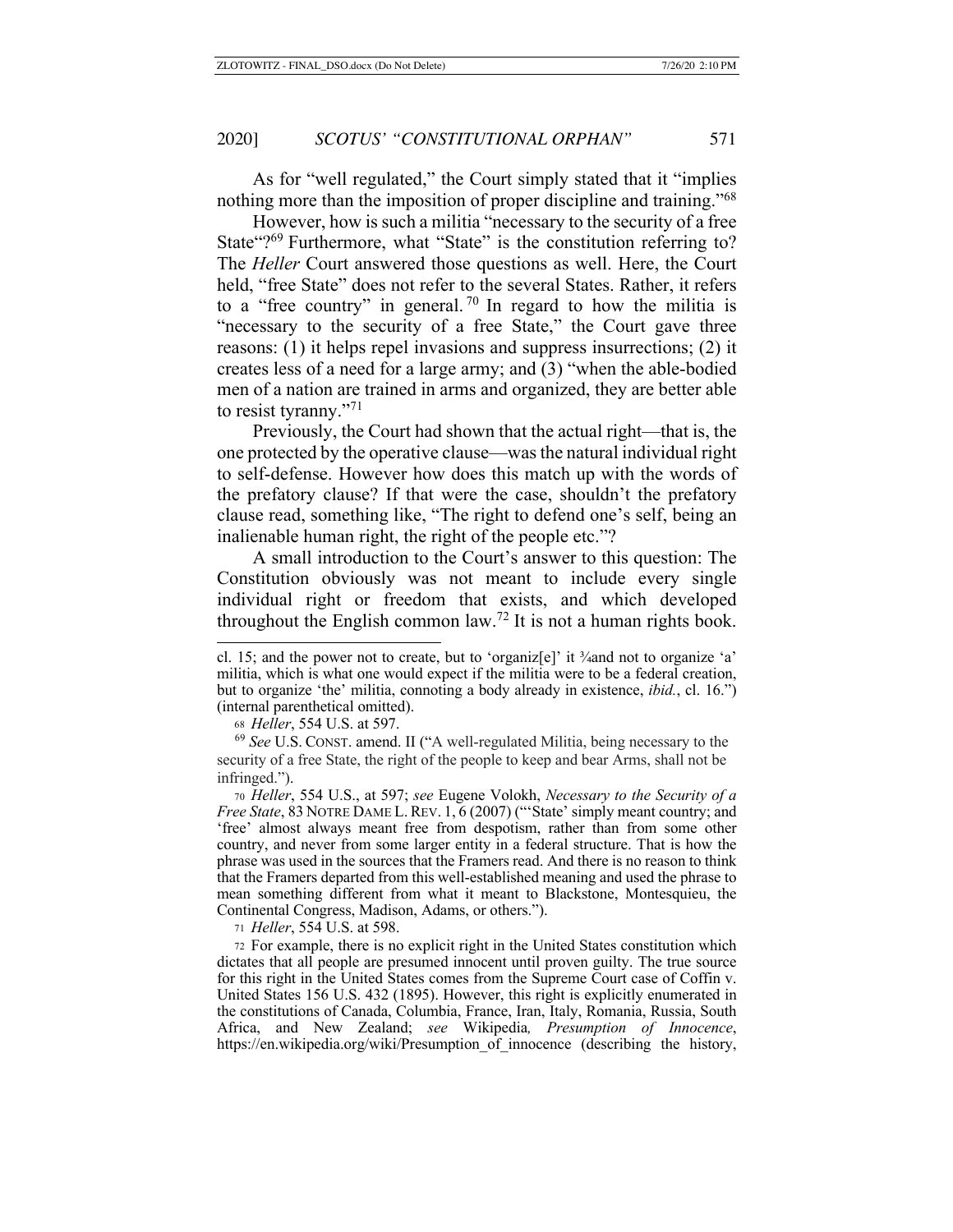All the rights which it enumerates are really inalienable human rights, which the Constitution does not *grant* to us. Rather, the Framers included the rights it felt were of the utmost importance in the ultimate goal of ensuring that the government would never be able to infringe on the rights of the people; their explicit inclusion in the Constitution a way of ensuring such.73 With this being said, we can now understand what the *Heller* Court meant when it proceeded to state the following:

It is therefore entirely sensible that the Second Amendment's prefatory clause announces the purpose for which the right was codified: to prevent elimination of the militia. The prefatory clause does not suggest that preserving the militia was the only reason Americans valued the ancient right; most undoubtedly thought it even more important for self-defense and hunting. But the threat that the new Federal Government would destroy the citizens' militia by taking away their arms was the reason that right—unlike some other English rights—was codified in a written Constitution . . . . [In sum,] self-defense had little to do with the right's *codification*; it was the *central component* of the right itself.74

As an obvious indicator of this being the true meaning of the Second Amendment, the Court posed the following question: If one were to say that the Second Amendment is only protecting the right of those in the federally-organized militia to keep and bear arms, then how would that prevent government tyranny? Wouldn't the federal government just be able to disband the organized militia and impose their will on whomever they pleased?<sup>75</sup>

meaning, and fundamental right of the presumption of innocence) (as of Oct. 24, 2018). For other examples, *see* Austin Cline, *Basic Rights Not Listed in the Constitution*, THOUGHT CO., https://www.thoughtco.com/basic-rights-not-spelledout-in-the-constitution-249643 (last updated Aug. 6, 2018).

<sup>73</sup> *See* Mike Maharrey, *You Don't Have "Constitutional Rights." You Have Rights.*, TENTH AMENDMENT CENTER (Dec. 13, 2011), https://tenthamendmentcenter.com/2011/12/13/you-dont-have-constitutionalrights/ ("Many framers considered a Bill of Rights unnecessary. They argued that the nature of the Constitution rendered it redundant. The Constitution itself only grants the government specified powers. Since the Constitution extends the federal government no power to establish a national religion, they argued that it wasn't necessary to specifically prohibit it. But others felt it necessary to make explicit certain government limitations, to better protect the liberties of the people. The preamble to the Bill of Rights clarifies its purpose.").

<sup>74</sup> *Heller*, 554 U.S., at 599.

<sup>75</sup> *Id.* at 599-600.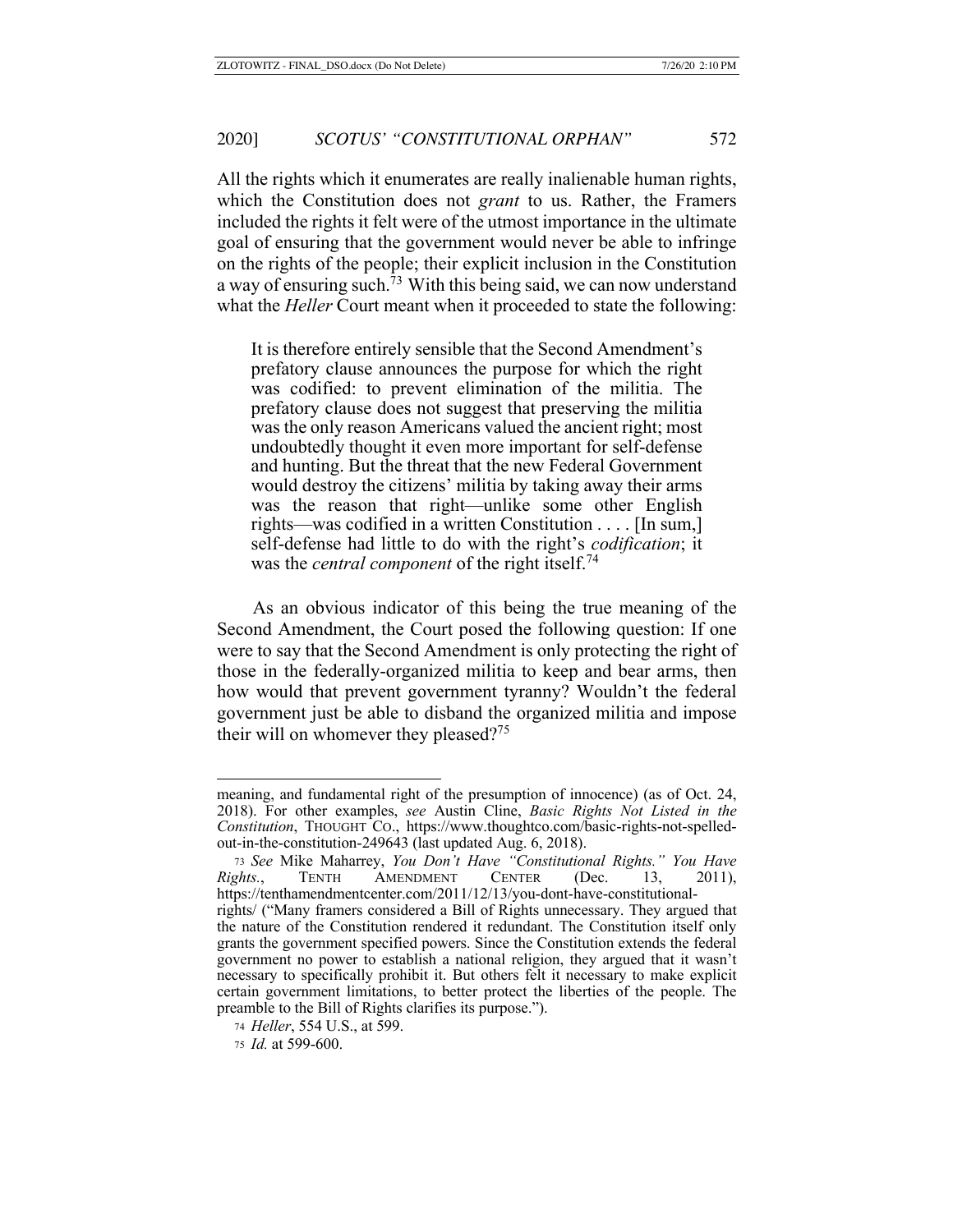In addition, the Court found support for their interpretation from four Second Amendment analogous rights which appear in various State constitutions from the founding era. For example, the state constitutions of Pennsylvania<sup>76</sup> and Vermont<sup>77</sup> clearly showed as such; those of North Carolina<sup>78</sup> and Massachusetts<sup>79</sup> are not as clear, but nevertheless seeming to imply the same.<sup>80</sup>

Thus, the Court established that the Second Amendment protects an individual's right to possess a firearm in their home from government infringement. Therefore, they held that the District of Columbia's outright ban on handgun possession, even in the home, to be unconstitutional (as not all handguns fall outside the scope of the Second Amendment; see below).<sup>81</sup> The requirement to keep lawful guns in the home inoperable was deemed unconstitutional, ${}^{82}$  as that would make the guns practically useless in a real-life situation, including self-defense.83

#### 3. What Level of Scrutiny?

Another important point from the *Heller* is the standard of review that judges should be giving to Second Amendment cases. The dissent called for an "interest-balancing inquiry" test whenever a court analyzed a statute, which may be in violation of the Second Amendment.<sup>84</sup> However, the majority vehemently disagreed. They

<sup>76</sup> *See* PA. DECLARATION OF RIGHTS OF 1776 § XIII ("That the people have a right to bear arms for the defence of themselves and the state . . . .").

<sup>77</sup> *See* VT. CONST. ch. 1, art. XVI ("That the people have a right to bear arms for the defence of themselves and the State . . . .").

<sup>78</sup> *See* N.C. DECLARATION OF RIGHTS OF 1776, § XVII ("That the people have a right to bear arms, for the defence of the State . . . .") (demonstrating how the Court interpreted the word "State" here to be referring to the public protecting themselves at large; not to state-organized militia service).

<sup>79</sup> *See* MASS.CONST. art. XVII ("The people have a right to keep and to bear arms for the common defence . . . .") (Demonstrating how the Massachusetts Supreme Court interpreted this to be referring to the public protecting themselves at large – not to state-organized militia service).

<sup>80</sup> *Heller*, 554 U.S. at 601.

<sup>81</sup> *Heller*, 554 U.S. at 635 ("In sum, we hold that the District's ban on handgun possession in the home violates the Second Amendment…").

<sup>82</sup> *Id.* 

<sup>83</sup> *See Heller*, 554 U.S. at 630. ("[The statute] makes it impossible for citizens to use them for the core purpose of self-defense and is hence unconstitutional.").

<sup>84</sup> *Heller*, 554 U.S. . at 689-90, (Breyer, J. dissenting). ("I would simply adopt such an interest-balancing inquiry . . . [which] asks whether the statute burdens a protected interest in a way or to an extent that is out of proportion t the statute's salutary effects upon other important governmental interests.").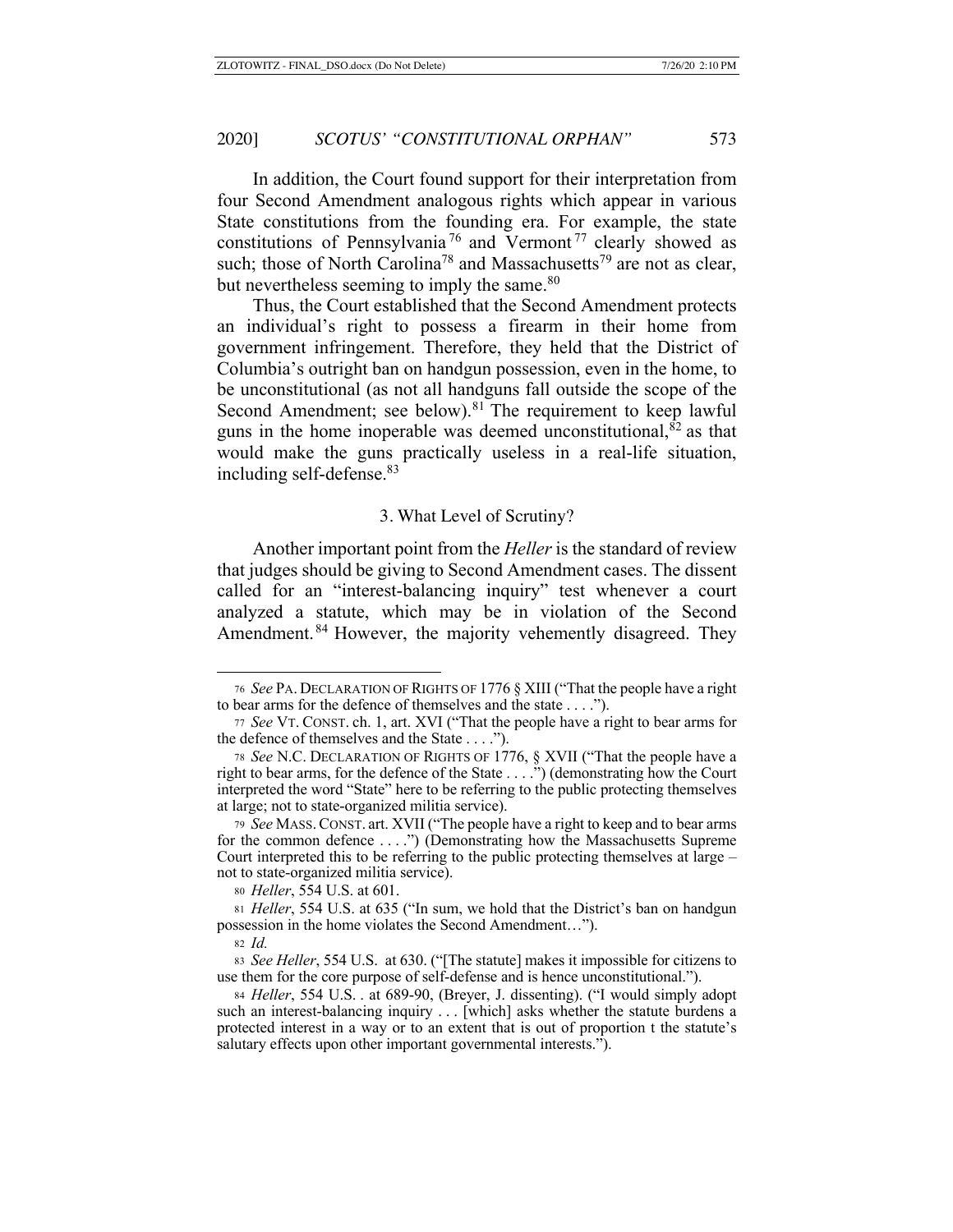argued that the same way they would never apply this "interestbalancing" approach to First Amendment free speech issues, they cannot do so here. Rather, once a right is enumerated in the Constitution, it is binding and cannot be touched by the government. As the Court put it, "[a] constitutional guarantee subject to future judges' assessments of its usefulness is no constitutional guarantee at all."85 The Court ended up leaving this question open for another day.86

### 4. The Obvious Limitations

Although the Second Amendment certainly protects an individual's right to possess a firearm in the home, what limitations are there to this right? Obviously, not all constitutional rights are unlimited.87 The Supreme Court has spoken on what they feel are some of the obvious and important limitations.<sup>88</sup>

One important limitation is the limitation on *whom* this right applies to. Citing to "longstanding prohibitions" since the Founding Era, the *Heller* Court held that the Second Amendment certainly does not protect possession of firearms by felons or those whom are mentally ill; it does not forbid laws which prohibit the carrying of weapons in certain "sensitive places," like schools or government buildings; nor does it forbid laws which create conditions on the commercial sale of weapons.89 All in all, the right can be said to only apply to typical "law-abiding citizens" who only use them "for lawful purposes."90

The next question is, *what* weapons are protected by the Second Amendment. Almost eighty years ago, the Supreme Court in *Miller*<sup>91</sup> seemed to decide that only weapons, which were "in common use at

<sup>85</sup> *Heller*, 554 U.S. at 634-35.

<sup>86</sup> Further discussion on this topic is beyond the scope of the purposes of this Note. For additional information on this subject, *see* David B. Kopel & Joseph G.S. Greenlee, *The Federal Circuits' Second Amendment Doctrines*, 61 ST. LOUIS U. L. J. 193, 274-313 (2017).

<sup>87</sup> *See, e.g.*, *supra* page 1; *Heller,* 554 U.S. at 636 ("Like most rights, the right secured by the Second Amendment is not unlimited.").

<sup>88</sup> However, the Court did not provide historical justifications for all of the exceptions it listed. It instead stated that "there will be time enough to expound upon the historical justifications for the exceptions we have mentioned if and when those exceptions come before us." *Heller*, 554 U.S. at 635. R 4, 4.1.

<sup>89</sup> *Heller*, 554 U.S. at 626-27 ("We identify these presumptively lawful regulatory measures only as examples; our list does purport to be exhaustive.").

<sup>90</sup> *Heller*, 554 U.S. at 625.

<sup>91</sup> *Miller*, 307 U.S. at 179 (1939).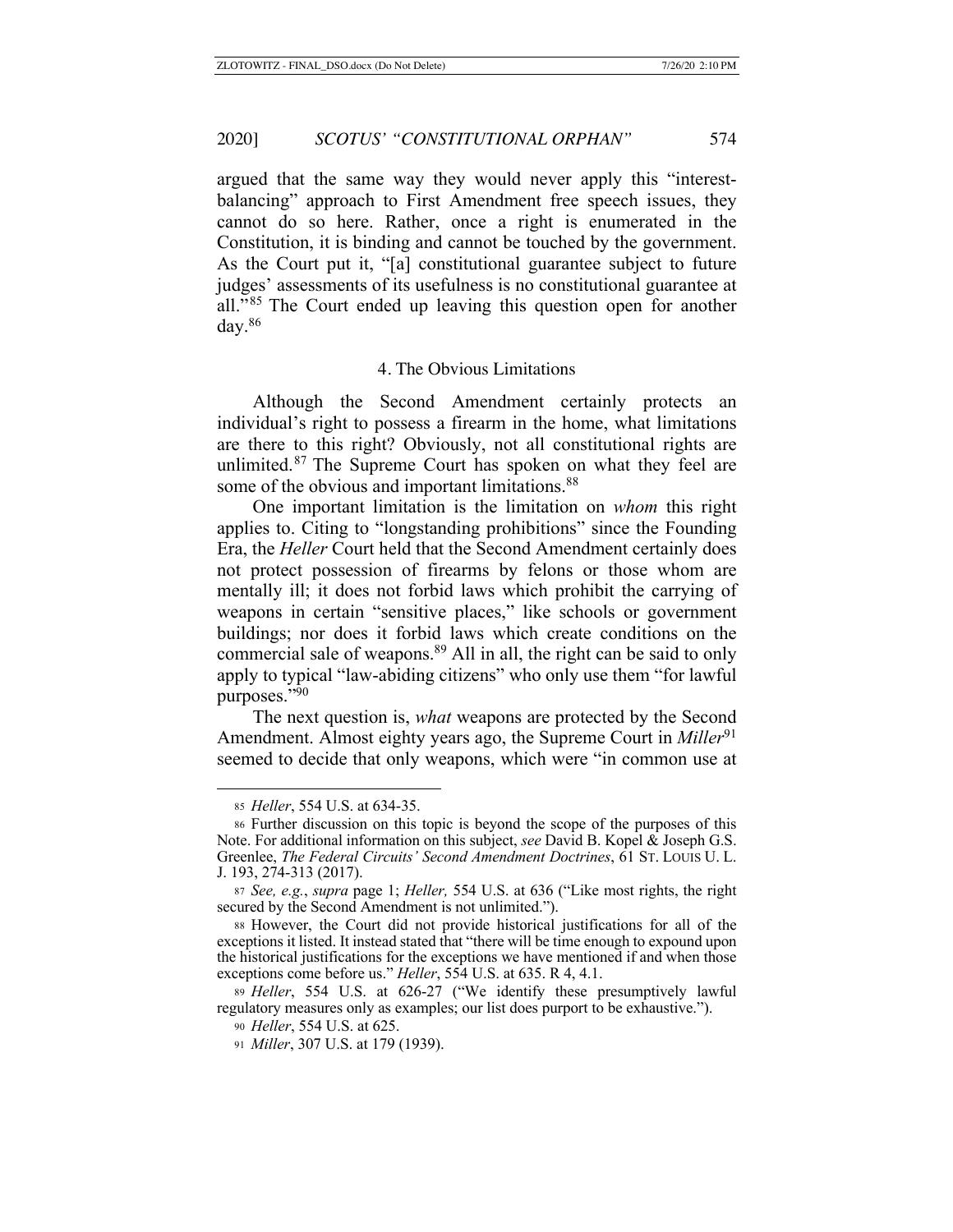the time" of the enactment of the Second Amendment, are protected. Thus, the *Heller* Court held that "dangerous and unusual" weapons are not protected by the Second Amendment either.<sup>92</sup> This holding is sensible, as such weapons are obviously not necessary for selfdefense. Their presence in society would be frightening to people and have, therefore, customarily been prohibited by the States.<sup>93</sup>

#### *E. The Carry of Arms in Public*

#### 1. The Big Question Left Unresolved by *Heller*

By its own admission, considering that it was the Supreme Court's "first in-depth examination of the Second Amendment," *Heller* was not intended to provide the entire scope and applicability of the Second Amendment.<sup>94</sup> Since it was only really presented with the issue of whether the Amendment protects an individual right to possess a firearm in the home, that was all the decision answered.

However, aside from the 2010 case, *McDonald v. City of Chicago*95—which incorporated the Second Amendment as binding against the States<sup>96</sup>—the Supreme Court has not granted certiorari to one Second Amendment case. Thus, the many questions left open by *Heller* remain.<sup>97</sup> For the purposes of this Note, we will focus on one

<sup>95</sup> *McDonald*, 561 U.S. at 742.

<sup>92</sup> *Heller*, 554 U.S. at 627.

<sup>93</sup> *See, e.g.*, State v. Langford, 10 N.C. 381, 383 (1824) ("[I]t seems certain there may be an affray when there is no actual violence: as when a man arms himself with dangerous and unusual weapons, in such a manner as will natural cause terror to the people; which is said always to have been an offence at common law . . . ."); O'Neill v. State, 16 Ala. 65, 67 (1849) ("It is probable . . . that if persons arms themselves with deadly or unusual weapons for the purpose of an affray . . . they may be guilty . . . without coming to actual blows.") (citation omitted).

<sup>94</sup> *See Heller*, 554 U.S. at 635 ("[The dissent" chides us for leaving so many applications of the right to bear arms in doubt . . . . But since this case represents this Court's first in-depth examination of the Second Amendment, on should not expect it to clarify the entire field, any more than *Reynolds v. United States*, 98 U.S. 145 (1879), our first in-depth Free Exercise Clause case, left that area in a state of utter certainty.").

<sup>96</sup> *See McDonald*, 561 U.S. at 742 ("Unless considerations of *stare decisis* counsel otherwise, a provision of the Bill of Rights that protects a right that is fundamental from an American perspective applies equally to the Federal Government and the States .... We therefore hold that the ... Fourteenth Amendment incorporates the Second Amendment right recognized in *Heller*.").

<sup>97</sup> This has prompted disappointment from Justice Thomas in particular. *See, e.g.*, Silvester v. Becerra, 138 S.Ct. 945 (2018) (Thomas, J., dissenting from denial of certiorari) ("If a lower court treated another right so cavalierly, I have little doubt that this Court would intervene. But as evidenced by our continued inaction in this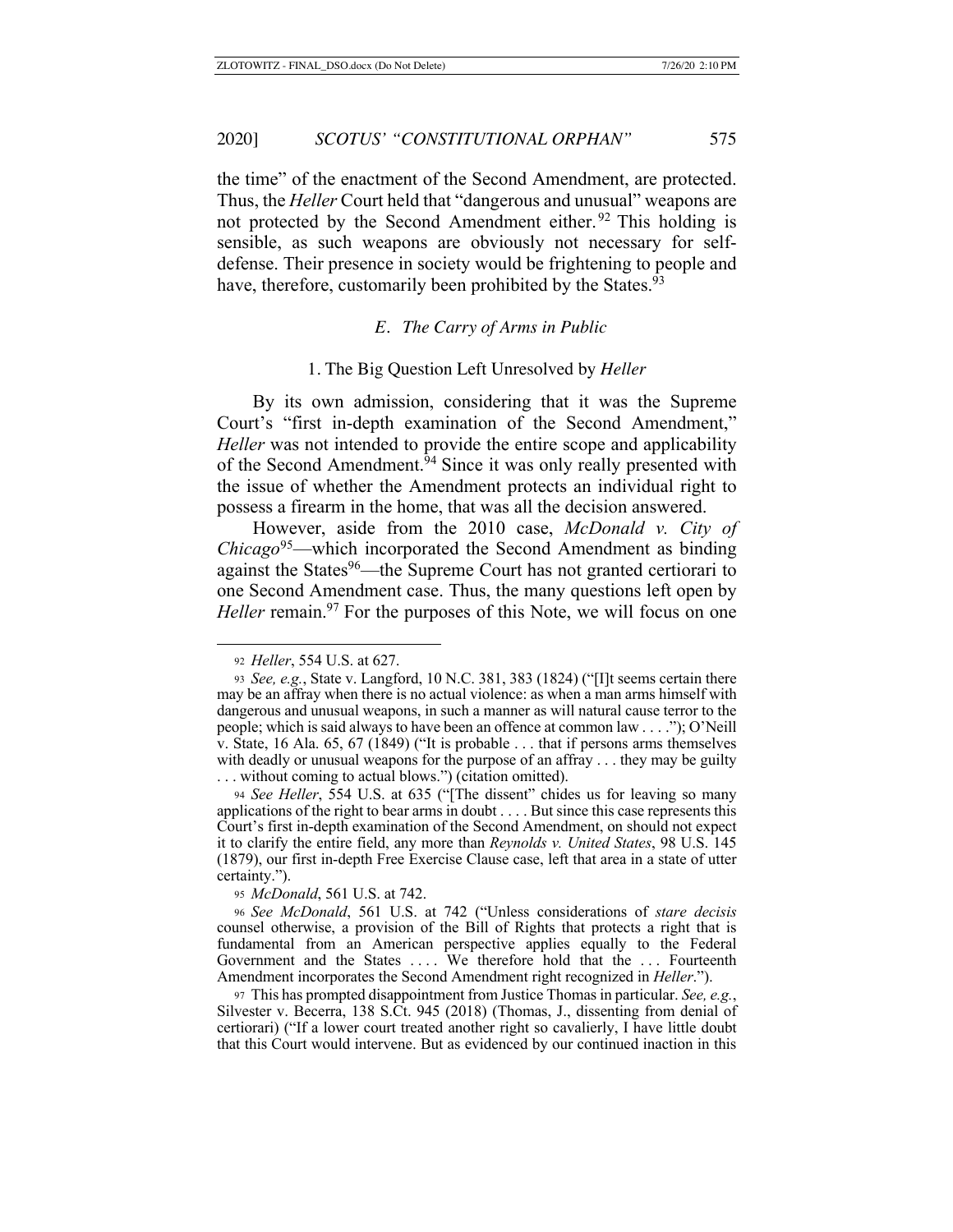glaring question in particular: the carry of firearms in public. Once *Heller* established that an individual right to possess a firearm in the home exists, this automatically becomes the next question that must be resolved. However, this is not a singular question. Rather, it branches out into two distinct categories: Open Carry and Concealed Carry.

#### 2. The Post-*Heller* Dispute Amongst the Circuits

Although this question has not yet reached the Supreme Court, it has reached the various United States Circuit Courts of Appeals a number of times. Of course, they have all reached various conclusions as well.

When this question first reached the First Circuit in 2012,<sup>98</sup> it refused to answer the question at all, calling it "a vast *terra incognita*."99 More recently, the First Circuit has acknowledged that *Heller* certainly implies that a right exists outside the home, but that this right is not included in the "core" of the Second Amendment.<sup>100</sup>

Most Circuits have not decided definitively on this issue. The Fourth Circuit did not definitively decide whether or not the right even exists outside the home; however, for the purposes of the case before it, it "merely assume[d] that the *Heller* right exists outside the home."<sup>101</sup> Likewise, the Third Circuit<sup>102</sup> did not decide either way, but did "recognize that the Second Amendment's individual right to bear arms *may* have some application beyond the home.<sup>103</sup>

area, the Second Amendment is a disfavored right in this Court . . . . I do not believe we should be in the business of choosing which constitutional rights are *really worth* insisting upon . . . .) (citation and internal quotations omitted) (emphasis in original).

<sup>98</sup> Hightower v. City of Boston, 693 F.3d 61 (1st Cir. 2012).

<sup>99</sup> *Hightower*, 693 F.3d at 74 ("[W]e should not engage in answering the question of how *Heller* applies to possession of firearms outside of the home . . . the whole matter is a vast *terra incognita* that courts should enter only upon necessity and only then by small degree.") (internal quotations and citations omitted).

<sup>100</sup> Gould v. Morgan, 907 F.3d 659, 672 (1st Cir. 2018) ("To sum up, we hold that . . . [p]ublic carriage of firearms for self-defense falls outside the perimeter of this core right.").

<sup>101</sup> Woollard v. Gallagher, 712 F.3d 865 (4th Cir. 2013); *Gould,* 907 F.3d at 876 ("[W]e merely assume that the *Heller* right exists outside the home.").

<sup>102</sup> Drake v. Filko, 724 F.3d 426 (3d Cir. 2013).

<sup>103</sup> *Drake*, 724 F.3d. at 431 (emphasis in original).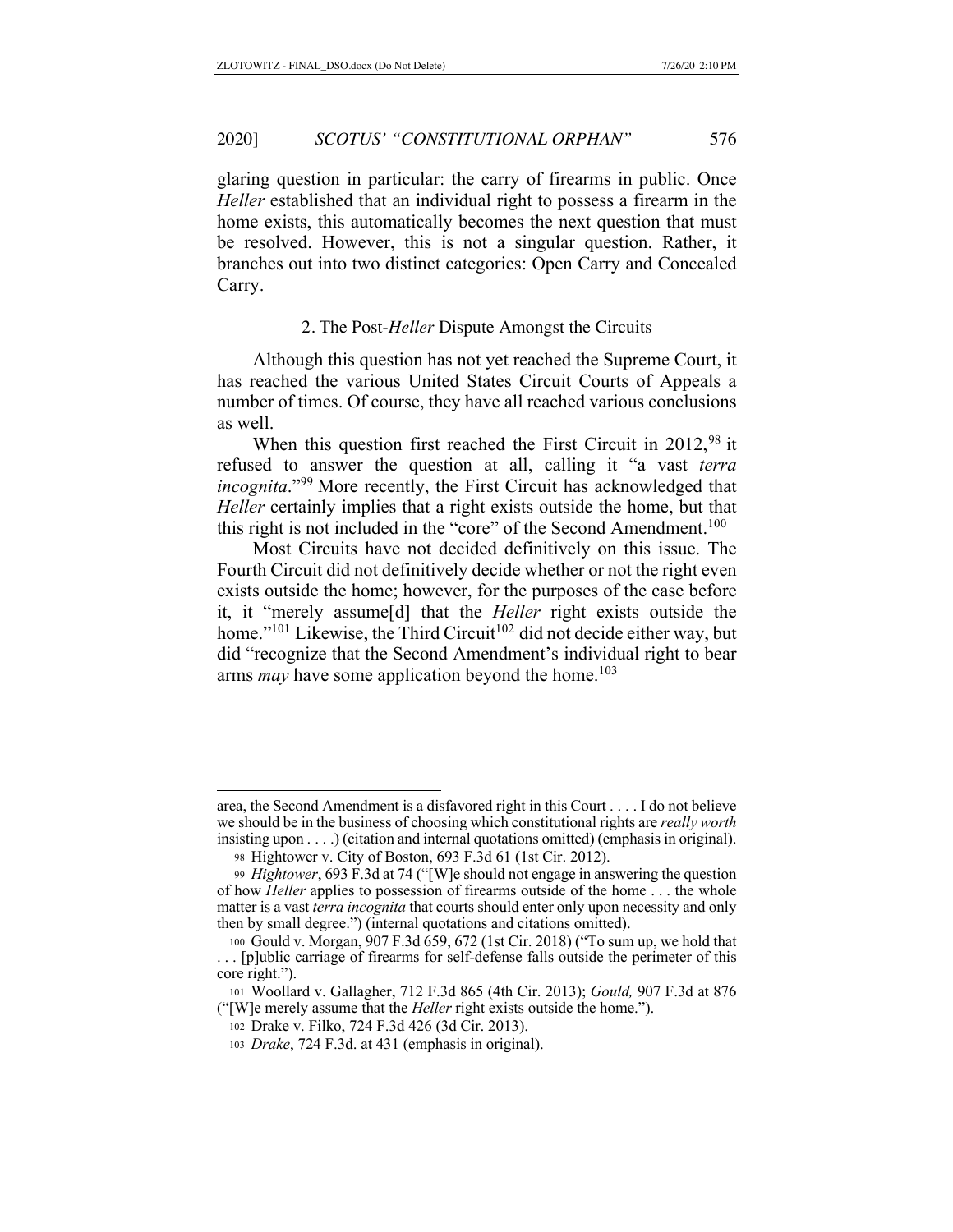The Second Circuit<sup>104</sup> was a little more definitive in its holding that the right has "*some* application" outside the home. <sup>105</sup> Nevertheless, it did say that only possession in the home—but not outside of the home—constitutes a *core* right of the Amendment.<sup>106</sup>

However, a few Circuits have definitively decided that although the *Heller* decision itself was only in regard to a right within the home, a rational reading of *Heller* indicates the logical conclusion that the right extends outside of the home as well. The first example of this came in Judge Posner's decision in the 2012 Seventh Circuit case of *Moore v. Madigan*. 107 His first argument was a textual one:

The right to "bear" as distinct from the right to "keep" arms is unlikely to refer to the home. To speak of "bearing" arms within one's home would at all times have been an awkward usage. A right to bear arms thus implies a right to carry a loaded gun outside the home.<sup>108</sup>

His next argument demonstrated the historical and commonsense rationale that there is just as much of a need for self-defense in public as there is in the home:

[A] right to keep and bear arms for personal self-defense in the eighteenth century could not rationally have been limited to the home. Suppose one lived in what was then the wild west—the Ohio Valley for example (for until the Louisiana Purchase the Mississippi River was the western boundary of the United States), where there were hostile Indians. One would need from time to time to leave one's home to obtain supplies from the nearest trading post, and en route one would be as much (probably more) at risk if unarmed as one would be in one's home unarmed . . . .

<sup>104</sup> Kachalsky v. City of Westchester, 701 F.3d 81 (2d Cir. 2012).

<sup>105</sup> *See Kachalsky*, 701 F.3d. at 89 ("[*Heller*] suggests . . .that the Amendment must have *some* application in the . . . context of the public possession of firearms.") (emphasis in original).

<sup>106</sup> *See Kachalsky*, 701 F.3d. at 94 ("The proper cause requirement falls outside the core Second Amendment protections identified in *Heller*. New York's licensing scheme affects the ability to carry handguns only *in public*, while the District of Columbia's ban applied *in the home* . . . . This is a critical difference.").

<sup>107</sup> Moore v. Madigan, 702 F.3d 933 (7th Cir. 2012).

<sup>108</sup> *Moore*, 702 F.3d at 936.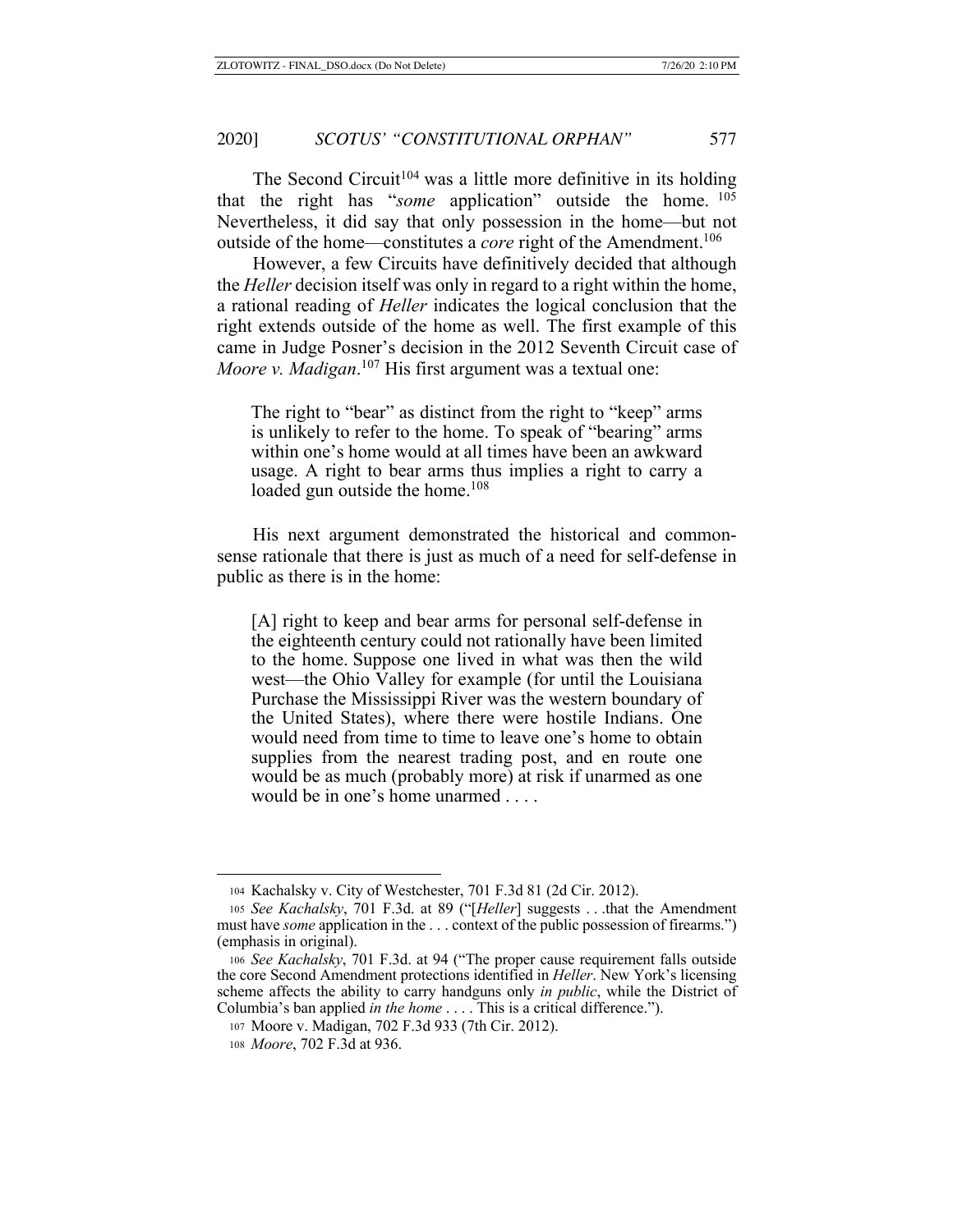Twenty-first century Illinois has no hostile Indians. But a Chicagoan is a good deal more likely to be attacked on a sidewalk in a rough neighborhood than in his apartment on the 35th floor of the Park Tower. A woman who is being stalked or has obtained a protective order against a violent ex-husband is more vulnerable to being attacked while walking to or from her home than when inside. She has a stronger self-defense claim to be allowed to carry a gun in public than the resident of a fancy apartment building (complete with doorman) has a claim to sleep with a loaded gun under her mattress. But Illinois wants to deny the former claim, while compelled by *McDonald* to honor the latter. That creates an arbitrary difference. To confine the right to be armed to the home is to divorce the Second Amendment from the right of self-defense described in *Heller* and *McDonald*. 109

With respect to the claim that the applicability of the Second Amendment outside the home is "a vast *terra incognita*,"110 Judge Posner argued that it "has been opened to judicial exploration by *Heller* and *McDonald*," and therefore "[t]here is no turning back by the lower federal courts."111 The court in those two cases invalidated an Illinois law, which generally prohibited any form of carry outside the home. In a similar vein, the D.C. Circuit<sup>112</sup> recently held that the right of a member of the general public to carry "falls within the core of the Second Amendment's protections."113

The D.C. Circuit and Seventh Circuit seem to make no distinction between Open Carry and Concealed Carry.

#### 3. The Ninth Circuit's Recent Approach

However, only one Circuit has definitively decided on the constitutionality of both Open and Concealed Carry: The Ninth Circuit. In two recent cases, *Peruta v. County of San Diego*<sup>114</sup> and

<sup>109</sup> *Moore*, 702 F.3d at 936-37.

<sup>110</sup> *See Hightower*, 693 F.3d at 74.

<sup>111</sup> *Moore*, 702 F3d at 942.

<sup>112</sup> Wrenn v. District of Columbia, 864 F.3d 650 (D.C. Cir. 2017).

<sup>113</sup> *Wren*, 864 F.3d at 661 ("[W]e conclude: the individual right to carry common firearms beyond the home for self-defense even in densely populated areas, even for those lacking special self-defense falls within the core of the Second Amendment's protections.").

<sup>114</sup> *Peruta*, 824 F.3d at 919.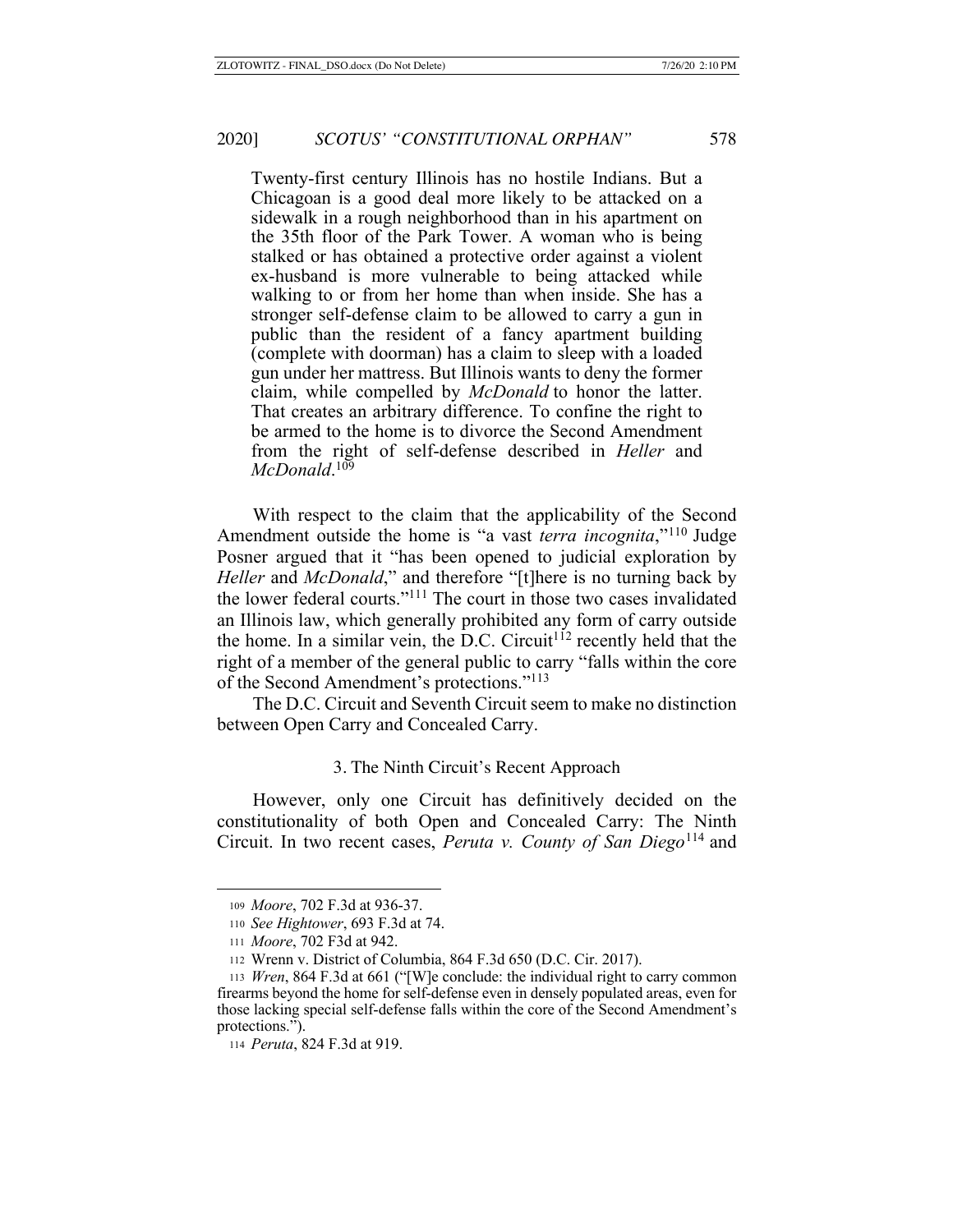*Young v. Hawaii*, <sup>115</sup> the Ninth Circuit set a clear standard and distinction between the two. As will be discussed below, the Supreme Court should adopt the Ninth Circuit's standard, as its standard is the most compliant with *Heller*.

The *Peruta* case involved California statutes.<sup>116</sup> Put simply, the statutes have the following effects: a general prohibition to the typical person from any form of public carry, whether open or concealed; it allows the granting of a license for concealed carry for those who show "good cause"; and it completely prohibits open carry, barring few exceptions. <sup>117</sup> The plaintiffs contested that the County Sherriffs' interpretation of "good cause" was an unconstitutional block on his Second Amendment right to concealed carry.<sup>118</sup>

A three-judge panel of the Ninth Circuit<sup>119</sup> decided that the plaintiff was challenging—and that they should therefore review—not only California's concealed carry policy, but rather "the constitutionality of [California's] entire [statutory] scheme."120 The majority of that court held that the average, law-abiding citizen must have access either to open carry or concealed carry. Thus, since open carry was basically generally prohibited, and the "good cause" requirement of the county did not grant access to the typical citizen to obtain a concealed carry license,<sup> $121$ </sup> the "good cause" policy of the county was an infringement on the Second Amendment.<sup>122</sup>

After granting the government's petition for rehearing en banc, the Ninth Circuit<sup>123</sup> reversed. Importantly, however, they only dealt with the question of concealed carry, as that was all the "[p]laintiffs challenge[d]."124 It left the question of open carry open for another day. $125$ 

As the Court in *Heller* did, the court here used the English history of concealed carry as its primary guide. Its extensive research into treatises from the founding and pre-founding era, showed that "when

<sup>115</sup> Young v. Hawaii, 896 F.3d 1044 (9th Cir. 2018). It should be noted that, as of the publication date of this note, this case was ordered to be reheard en banc. *See*  Young v. Hawaii, 915 F. 3d 681 (9th Cir. 2019).

<sup>116</sup> *Peruta*, 824 F.3d at 919.

<sup>117</sup> *See* Cal. Penal Code §§ 25850, 26150, 26155, 26160, 26350 (Deering 2019).

 <sup>118</sup> *Peruta*, 742 F.3d at 924.

<sup>119</sup> *Id.* at 1144.

<sup>120</sup> *Id.* at 1171.

<sup>121</sup> *Id.* at 1169.

<sup>122</sup> *Id.* at 1179.

<sup>123</sup> *Id.* at 919.

<sup>124</sup> *Id.* at 927.

<sup>125</sup> *Id.*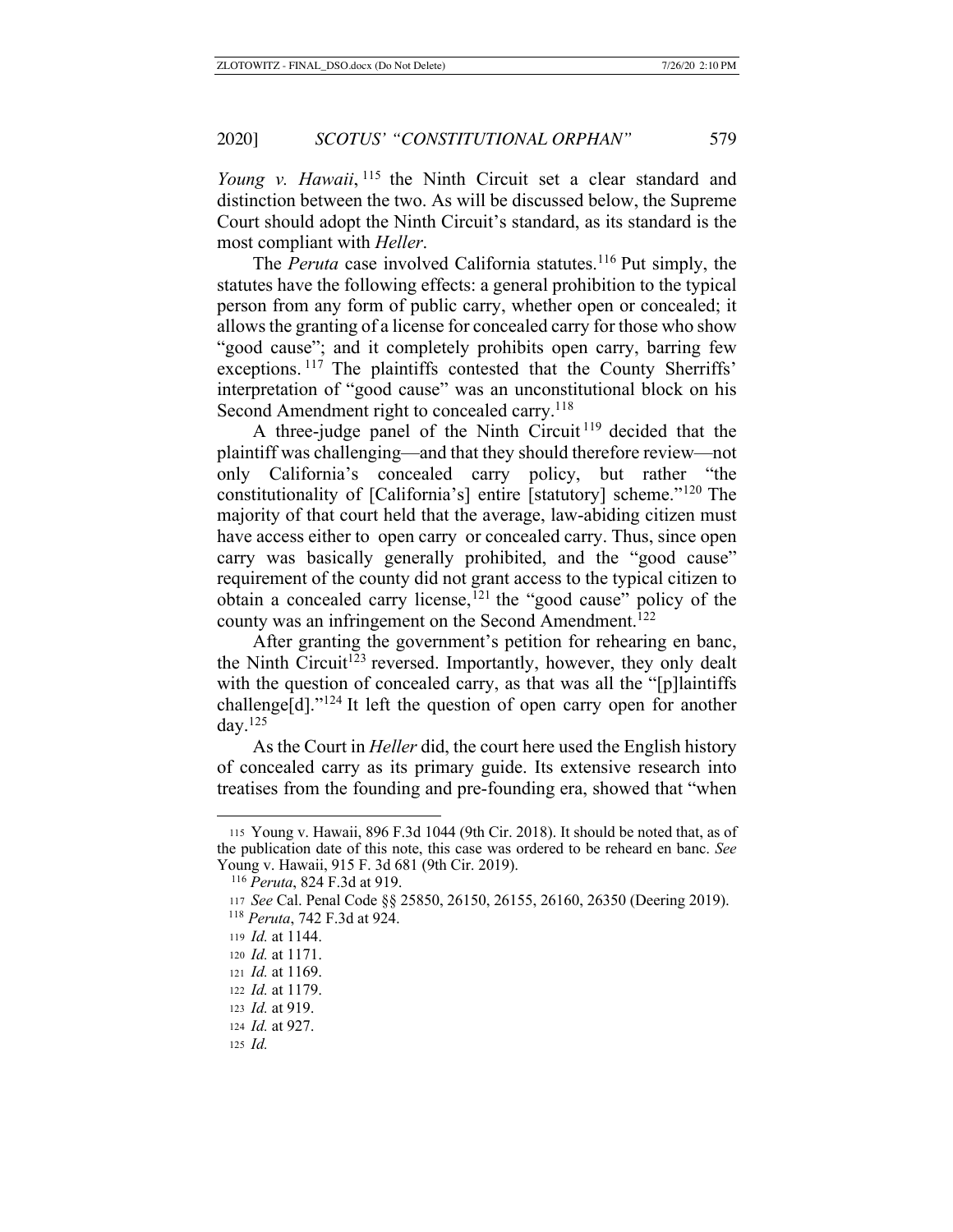our Second Amendment was adopted, English law had for centuries consistently prohibited carrying concealed arms in public," including after the enactment of the English Bill of Rights.126 The court also found support from various early and mid-nineteenth century State court cases.127

Most importantly, the court pointed out that "the United States Supreme Court unambiguously stated in 1897 that the protection of the Second Amendment does not extend to 'the carrying of concealed weapons.'" 128 Thus, the *Peruta* court held "that the Second Amendment right . . . does not include, in any degree, the right of a member of the general public to carry concealed firearms in public."<sup>129</sup>

When the court left open the question of open carry in public, it was bound to come back at some point. That point came in 2018, with the case of *Young v. Hawaii*, 130 where the Ninth Circuit "pick[ed] up where [*Peruta*] left off."131

The state statute in question allowed for open-carry licenses to only be granted "[w]here the urgency or the need has been sufficiently indicated," and only to those whom, *inter alia*, are "of good moral character," and are "engaged in the protection of life and property."132

The majority set the tone early in its opinion as to which way it would go when it stated: "Of course, we remain ever mindful not to treat the Second Amendment any differently from other individual constitutional rights."133 Their first line of reasoning was to look to the text. Similar to the reasoning of the *Moore* court, they put a heavy emphasis on the fact that the Amendment protects a right to "bear" separate from a right to "keep," which heavily implies a right to carry a firearm for self-defense even in public.  $134$  The court also

<sup>126</sup> *Id.* at 932.

<sup>127</sup> *See id.* at 933-39.

<sup>128</sup> *Id. at* at 939 (quoting Robertson v. Baldwin, 165 U.S. 275, 282, 17 S.Ct. 326 (1897)).

<sup>129</sup> *Id.* at 939

<sup>130</sup> *Young*, 896 F.3d at 1044.

<sup>131</sup> *Id.* at 1050.

<sup>132</sup> HAW. REV. STAT. § 134-9(a).

<sup>133</sup> *Young*, 896 F.3d 1051 (9th Cir. 2018).

<sup>134</sup> *See id.* at 1052 ("To 'bear,' [*Heller*] explained, means to 'wear' or to 'carry . . . upon the person or in the clothing or in a pocket, for the purpose . . . of being armed and ready for offensive or defensive action in a case of conflict with another person.'

<sup>. . .</sup> The prospect of confrontation is, of course, not limited to one's dwelling.") (citations omitted).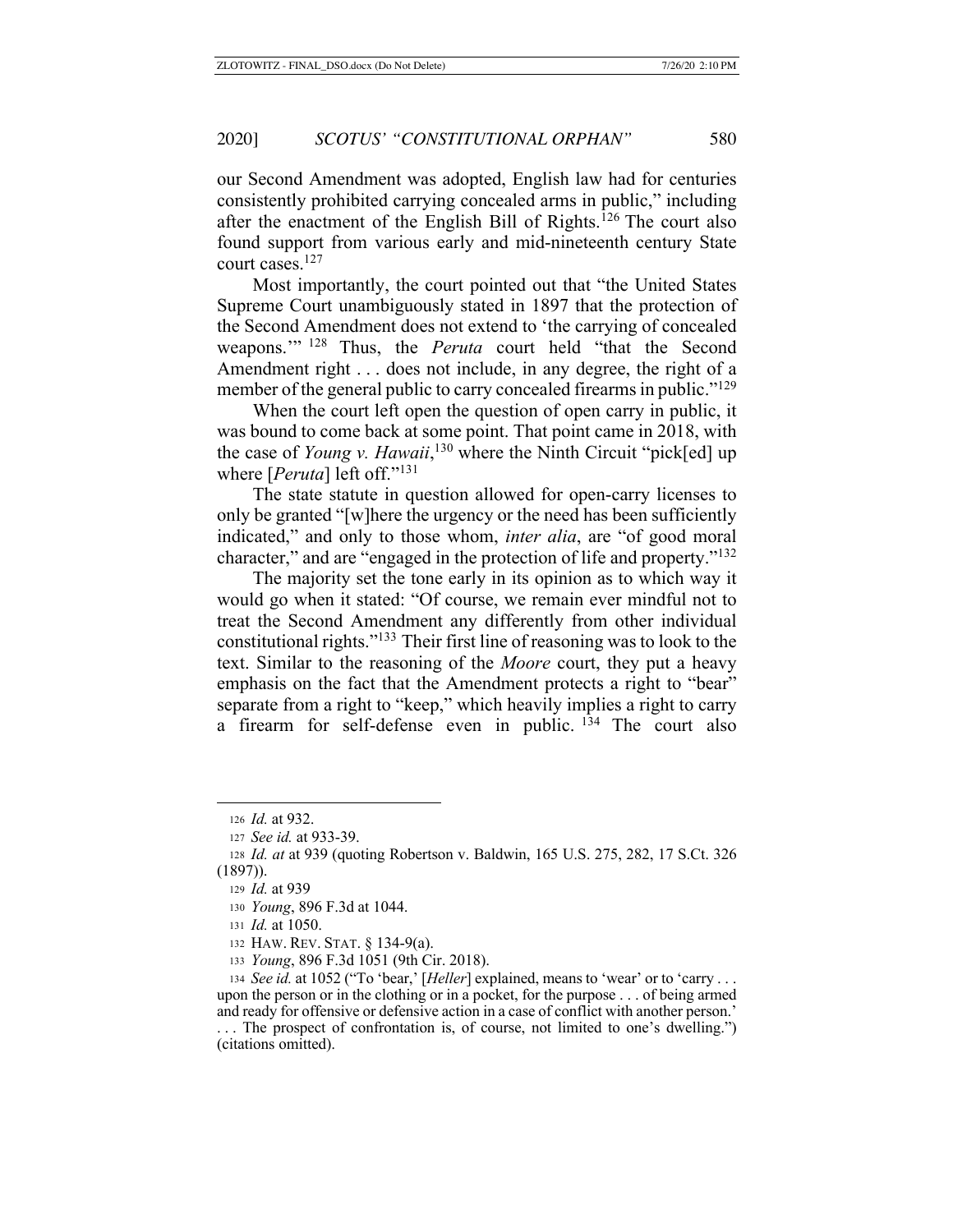demonstrated a strong argument about how the *Heller* and *McDonald* opinions "point toward th[is] conclusion":135

*Heller* and *McDonald* suggest a similar understanding of "bear." *Heller* described the "inherent right of self-defense" as "most acute" within the home, implying that the right exists, perhaps less acutely, outside the home. *McDonald* similarly described the right as "most notabl[e] within the home, implying the rights exists, perhaps less notably, outside the home. *Heller* also identified "laws forbidding the carry of firearms in sensitive places such as schools and government buildings" as presumptively lawful. Why bother clarifying the definition of sensitive public places if the Second Amendment did not apply, at all, to *any* public place?<sup>136</sup>

As the *Heller* Court did, the Ninth Circuit went on to discuss how the potential right to open carry correlates with: "the writings of important founding-era legal scholars;"<sup>137</sup> "nineteenth century judicial interpretations of the right to bear arms;"<sup>138</sup> and "the legislative scene" following the Civil War,"139 concluding that "[t]he right to bear arms must include, at the least, the right to carry a firearm openly for selfdefense."140 Additionally, the court went to lengths to demonstrate how the American analogues and application of the Statute of Northampton never prohibited more than terrorizing conduct or the carry of unusual weapons.<sup>141</sup>

Thus, the *Young* court held that "[b]ecause [the Hawaii statute] restricts Young in exercising such right to carry a firearm openly, it burdens conduct protected by the Second Amendment."142 The court called this a "core" right of the Amendment.<sup>143</sup>

<sup>135</sup> *Id.* at 1053.

<sup>136</sup> *Id.* at 1044 (citations omitted).

<sup>137</sup> *See id.* at 1053-54.

<sup>138</sup> *See id.* at 1054-59.

<sup>139</sup> *See id.* at 1059-61.

<sup>140</sup> *Id.* at 1061.

<sup>141</sup> *See id.* at 1063-68.

<sup>142</sup> *Id.* at 1068.

<sup>143</sup> *See id.* at 1070 ("[W]e reject a cramped reading of the Second Amendment that renders to 'keep' and to 'bear' unequal guarantees. *Heller* and *McDonald* describe the core purpose of the Second Amendment as self-defense, and 'bear' effectuates such core purpose of self-defense in public.").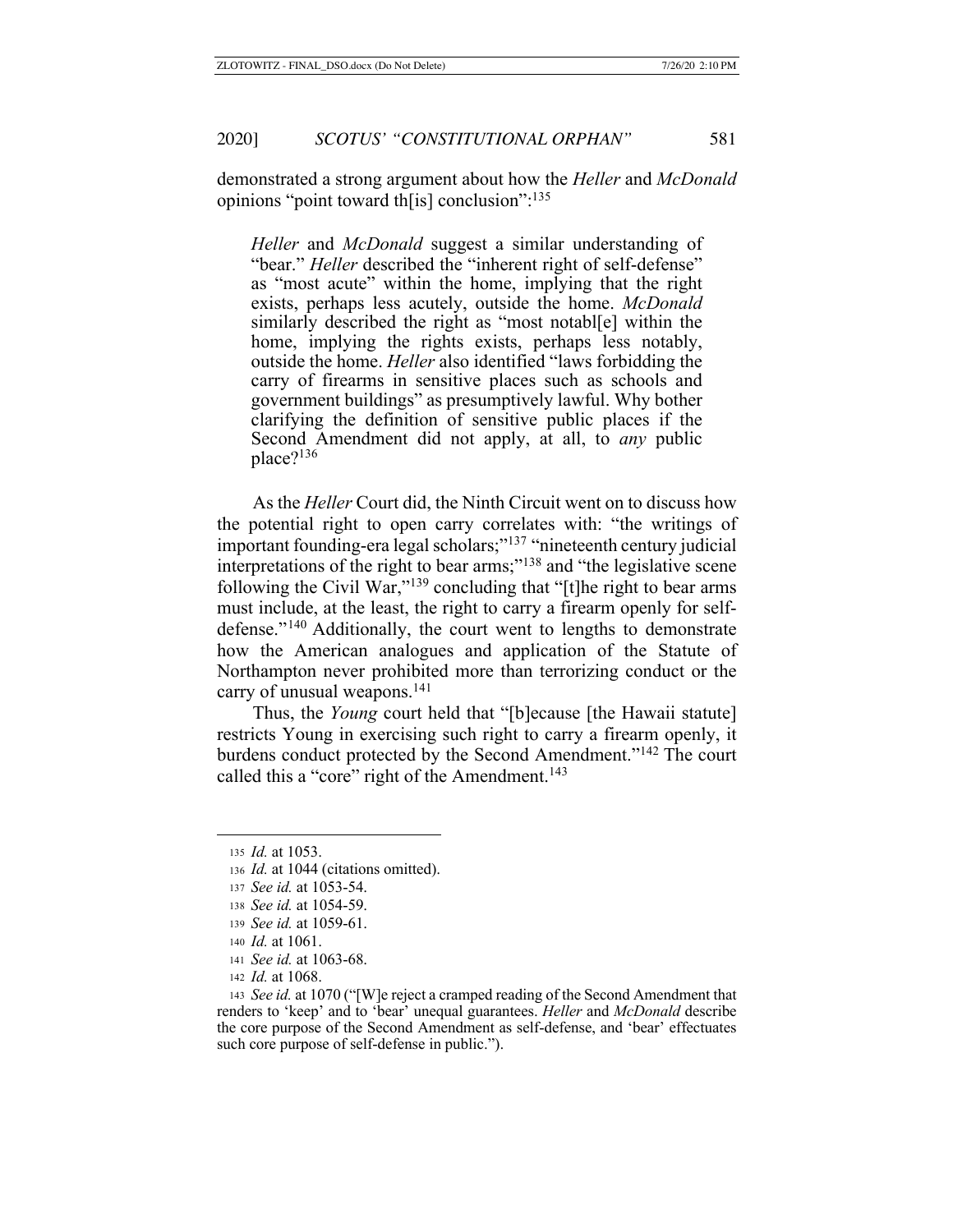In sum, taking *Peruta* and *Young* together, the Ninth Circuit's current approach holds that the Second Amendment protects an individual right to carry firearms openly for the purpose of selfdefense (and that this is a "core" right), while concealed carry for this purpose is not protected by the Constitution.

### *F. Analysis*

Reading the *Heller* and *McDonald* opinions, there is no doubt that the Second Amendment protects a right to carry weapons outside of the home for the purpose of self-defense. The arguments displayed above from the *Moore* and *Young* decisions arise from a basic reading of the Supreme Court's decisions.

However, what form of carry should be reasonably said to be protected by the Second Amendment? If the Court were to take upon themselves a Second Amendment case in the near future, I would suggest adopting the *Young* and *Peruta* approach for a number of reasons.

As the *Peruta* decision clearly demonstrated, judicial and legislative history throughout the last few centuries advocated for the limitation on the ability of individuals to carry concealed weapons and for good reason. Assuming that the primary purpose of the Second Amendment is to protect each individual's natural right to selfdefense, why should one need to conceal the weapon? 144 On the contrary, when a potential attacker sees that the individual is openly carrying a weapon, that in and of itself may be enough of a deterrent.<sup>145</sup> The purpose of the Amendment is ultimately for defense, not merely to provide people with weapons.

Aside from concealed carry not being *necessary*, it may be said that it brings about more dangerous and unlawful activity than open carry. One who is about to commit a crime in public is obviously much more likely to want their weapon concealed until the last moment. It

<sup>144</sup> *See, e.g.*, Nunn v. State, 1 Ga. 243, 251 (1846) ("[S]o far as [the statute in question] seeks to suppress the practice of carrying certain weapons *secretly*, that it is valid, inasmuch as it does not deprive the citizen of his *natural* right of selfdefense, or of his constitutional right to keep and bear arms.") (*emphasis* in original).

<sup>145</sup> *See* Larry Pratt, *Open Carry Deters Crime*, U.S. NEWS & WORLD REPORT (Apr. 25, 2012, 4:08 PM), https://www.usnews.com/debate-club/should-people-beallowed-to-carry-guns-openly/open-carry-deters-crime ("A 1985 Department of Justice survey of incarcerated felons reported that 57 percent of the felons polled agreed that 'criminals are more worried about meeting an armed victim than they are about running into the police.' Researcher Gary Kleck found that 92 percent of criminal attacks are deterred when a gun is merely shown (or, rarely, a warning shot fired).").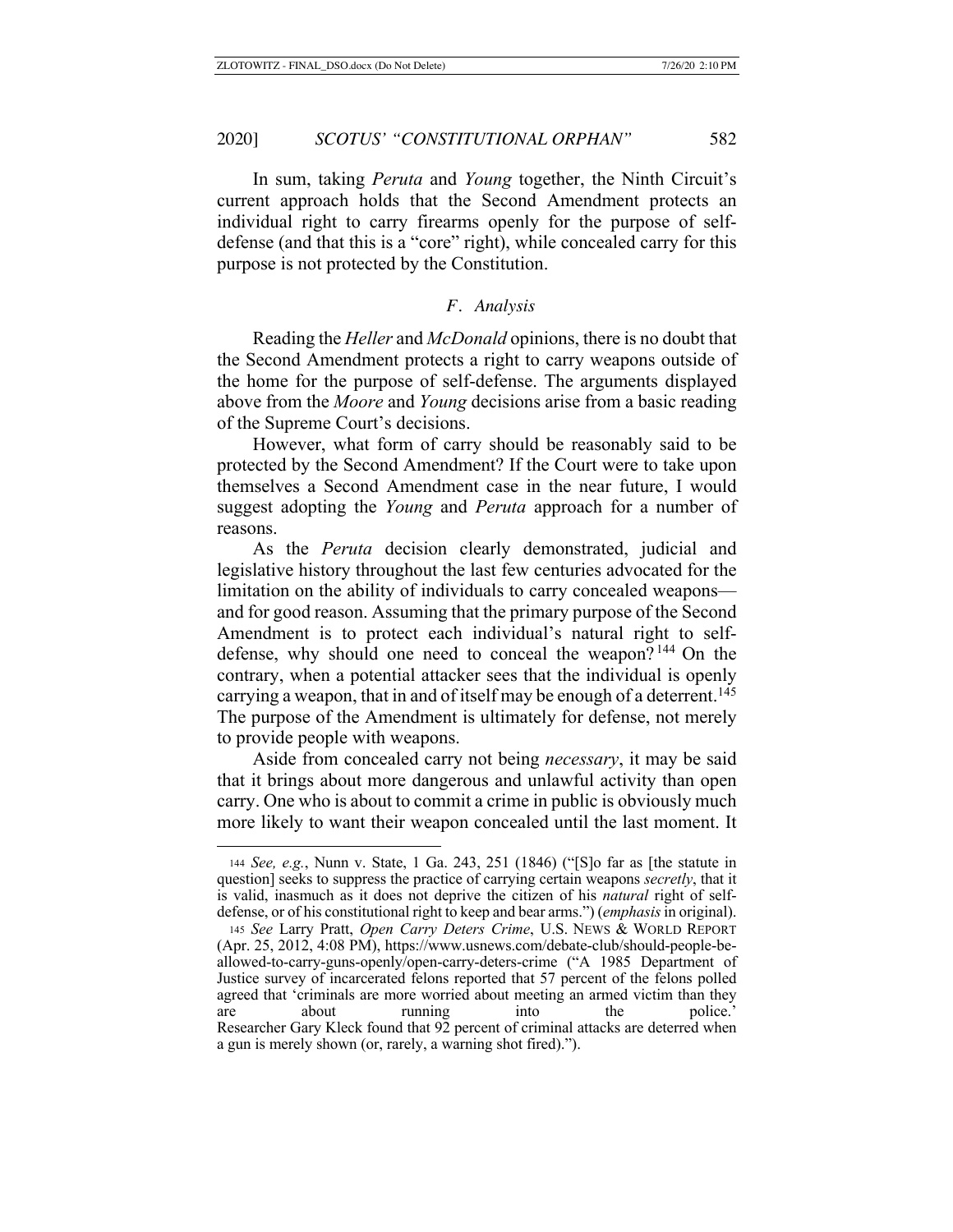is therefore hard to imagine that the Founders intended for the "selfdefense amendment" to protect this form of carry.

Of course, contrary arguments can be made as well. Proponents of concealed carry, rather than open carry, point to the fact that a society in which open carry exists, creates a more chilling atmosphere.146 However, the answer to this is that societal norms are dictated based upon custom. There will always be a number of people who choose not to carry a firearm, for whatever reason. Nevertheless, the normalization of seeing people carry open firearms, the less of a social stigma around the idea will exist.<sup>147</sup>

### III. GUN CONTROL: A GOOD IDEA?

### *A. Introduction*

Whether or not the Second Amendment applies outside the home, and whether or not a right outside of the home consists of open or concealed carry, one thing is certain: *Heller* clearly held that the Second Amendment is "not a right to keep and carry any weapon whatsoever in any manner whatsoever and for whatever purpose."<sup>148</sup> Rather, the legislatures have the power (and probably the duty) to regulate gun ownership in a safe manner consistent with the constitutional right of Americans.

However, one of the most heated debates in the United States today is the gun control debate. The unfortunate occurrences of mass shootings always prompt the reignition of the debate. It is something that both sides of the debate argue about vigorously, and usually

<sup>146</sup> *See The Pros and Cons of Open Carry*, FIREARMS LEGAL PROTECTION (Mar. 19, 2018), https://firearmslegal.com/the-pros-and-cons-of-open-carry/ ("Open carry causes undue alarm .... In addition to this fear, panic, and even outright confrontation has taken place with those who carry openly and the general public. Consider a scenario where there has been a shooting and the police show up and see five people with open guns. How well will that go?").

<sup>147</sup> *See* CJ Grisham, *A Gun Owner Speaks: My Case for Open Carry*, THE DAILY BEAST (Jun. 12, 2014, 5:45 AM), https://www.thedailybeast.com/a-gun-ownerspeaks-my-case-for-open-carry ("As part of our mission, we have worked hard to remove the stigma of guns in society. Beginning at a young age, our children are inundated with educational propaganda proclaiming that guns are bad. Night after night, the media furthers this narrative by sensationalizing the worst aspects of humanity. The entertainment industry relies on hype and inaccurate stereotypes of gun owners. The gun control lobby engages in emotional brainwashing to further its attempts at disarming the American people. Open carry has been proven to deter crime, which is why we believe it is so important.").

<sup>148</sup> *Heller*, 554 U.S. at 626.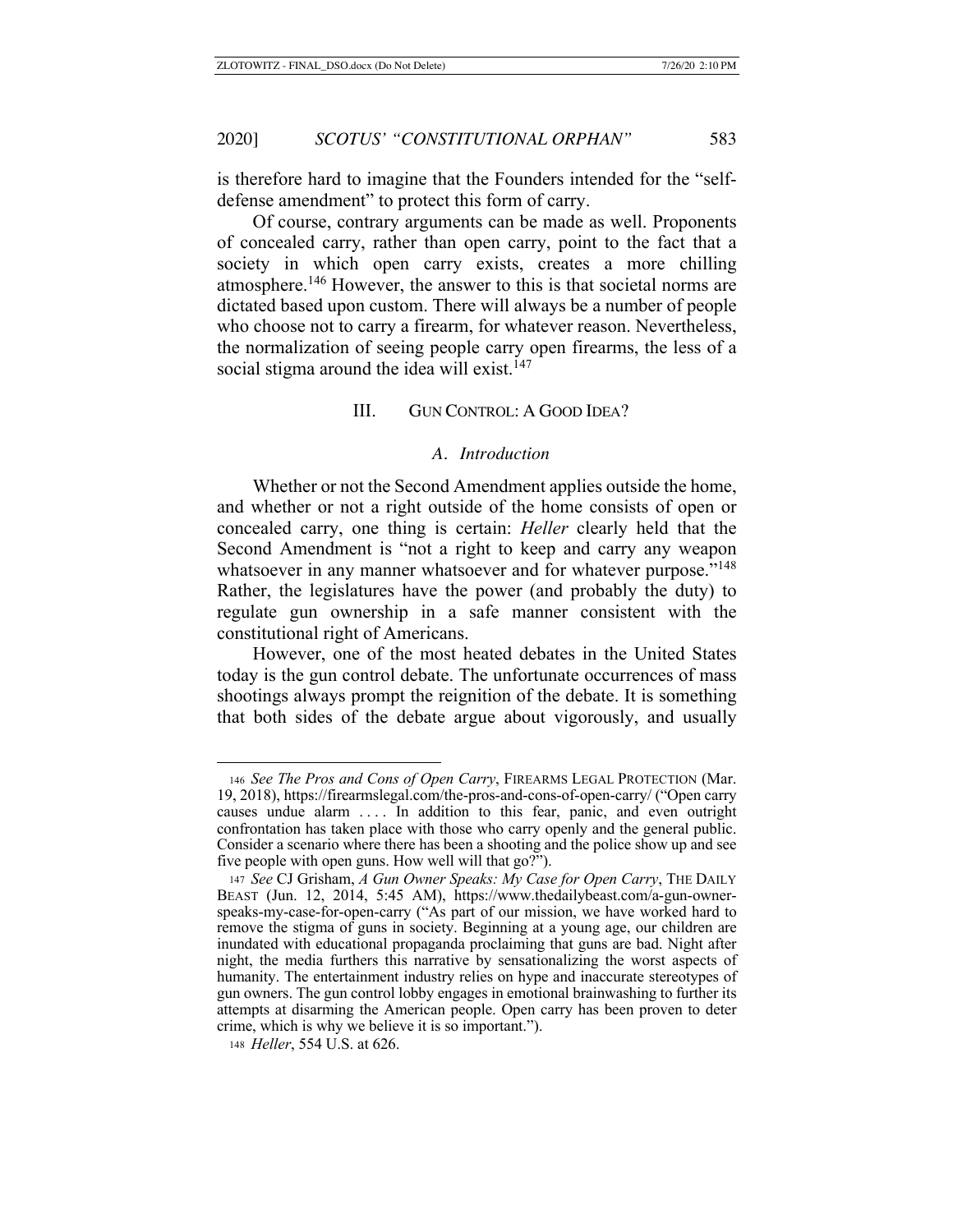emotionally.149 The reason is simple: proponents of gun control feel as though gun advocates are avoiding a simple and reasonable solution to end gun violence just because they want to keep their guns.<sup>150</sup> At the same time, gun advocates feel that the other side is missing the point and fighting a pointless battle, while infringing on their right to protect themselves as law-abiding citizens.

#### *B. The Common Arguments*

One of the common arguments that opponents of gun control assert is that, ultimately, guns do not kill people on their own—it is the shooter who kills. The same way we do not ban kitchen knives because of their potential to kill, we should not be heavily regulating what the Founders believed to be an inalienable right. However, gun control advocates respond to this by asking "so what?" Ultimately, if something can be done that will help prevent future attacks, it should be done.<sup>151</sup>

The next, and perhaps strongest, argument that opponents of gun control possess is simply that gun control would not accomplish what its proponents believe it will. That is, the only people who will follow the laws, are law-abiding citizens who would not be the type of people that are committing crimes anyway. The effect would be one that provides law-abiding citizens who wish to protect themselves and their familie less access to the ability to obtain that protection, while criminals would continue to access guns. 152 Currently, there are simply too many guns in the United States, making it impossible to

<sup>149</sup> *See* J. Peder Zane, *Gun Control Debates Require Rational Minds*, THE NEWS & OBSERVER (Feb. 27, 2018, 9:41 AM), https://www.newsobserver.com/opinion/op-ed/article202345179.html.

 <sup>150</sup> *See, e.g.*, Jon Margolis, *Margolis: Relax, Gun Owners, No One is Coming For Your Weapons*, VTDIGGER (Feb. 24, 2020),

https://vtdigger.org/2020/02/24/margolis-relax-gun-owners-nobody-is-coming-foryour-weapons/ ("Thus they are convinced that the rather mild bill before the House Judiciary Committee…is merely a prelude to taking away everybody's guns.").

<sup>151</sup> *See* Michael Shammas, *It's Time to Retire The 'Guns Don't Kill People – People Kill People' Argument. Guns DO Kill People.*, HUFFINGTON POST (last updated Oct. 13, 2017), https://www.huffingtonpost.com/entry/its-time-to-retirethe-guns-dont-kill-people-people us 59e0f6d4e4b09e31db975887.

<sup>152</sup> *See* Tyler Yzaguirre, *The Left Only Want to Hurt Law-Abiding Gun Owners*, THE WASHINGTON EXAMINER (May 27, 2018, 12:00 AM), https://www.washingtonexaminer.com/opinion/the-left-only-want-to-hurt-lawabiding-gun-owners; Amber Athey, *Dan Bongino: Gun Laws Only Affect Law Abiding People*, THE DAILY CALLER (Mar. 2, 2018, 9:00 PM), https://dailycaller.com/2018/03/02/dan-bongino-gun-control-law-abiding/.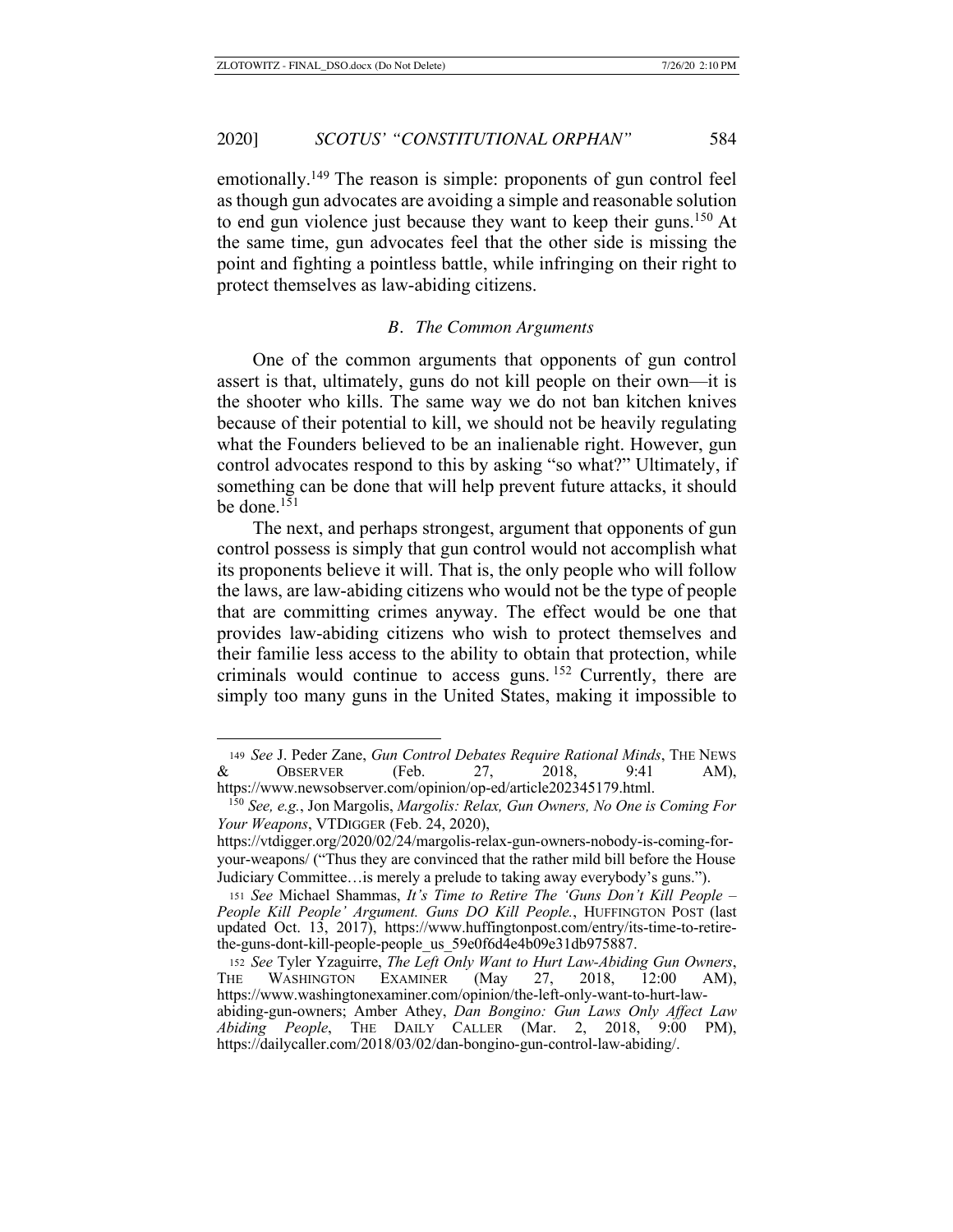get rid of them all.153 Therefore, we should not unreasonably infringe on the rights of those who wish to protect themselves in a reasonable and lawful manner. While this is a strong argument, proponents of gun control ultimately feel that laws cannot be made based on an assumption as to who will or will not follow them. If a certain law will causally help attain a certain purpose, that is all that must be factored into deciding whether to pursue it.<sup>154</sup>

In a similar vein, opponents of gun control argue that even if it were the case that criminals would have a hard time getting guns, they would still be able to carry out crimes in a variety of other ways. No one becomes a criminal because they see a gun; the gun is just a channel which the criminal uses to commit a crime. While many would admit that this argument is not a rational one at face value (for killing with a gun is certainly one of the easiest ways to kill someone, so we may as well eliminate it as a means), the point of the argument is as follows: Do not infringe on my right to protect myself in order to try to accomplish something, which likely won't be accomplished anyway. Had the Founders not believed for the right to keep and bear arms to be an inalienable right, that would be one thing. But an inalienable right should be treated as such.

#### *C. The Government-Backed Data—Or Lack Thereof*

All of this leads to the following questions: Do stricter gun regulations causally lead to less gun violence? Or, to the contrary, does the arming of law-abiding citizens with guns causally lead to less gun violence? More specifically, what policies can be put in place to prevent gun violence in a way that will actually work, and at the same time will not infringe on our constitutional right to keep and bear arms?

Most people would respond to these questions by asking as follows: If gun violence is such an important issue, why does the

<sup>153</sup> *See* Laura MacInnis, *U.S. Most Armed Country with 90 Guns per 100 People*, REUTERS (Aug. 28, 2007), https://www.reuters.com/article/us-world-firearms/u-smost-armed-country-with-90-guns-per-100-people-idUSL2834893820070828.

<sup>154</sup> *See* Josh Sager, *Refuting Anti-Gun Control Arguments*, THE PROGRESSIVE CYNIC (Jan. 2012), https://theprogressivecynic.com/debunking-right-wing-talkingpoints/refuting-gun-enthusiasts-anti-gun-control-arguments/ ("This argument is probably the best one in the arsenal of the gun enthusiast, but it . . . is not really a good reason to obstruct gun control. If laws are irrelevant because criminals will simply ignore them, then there is no purpose for any laws and no potential for a safe society.").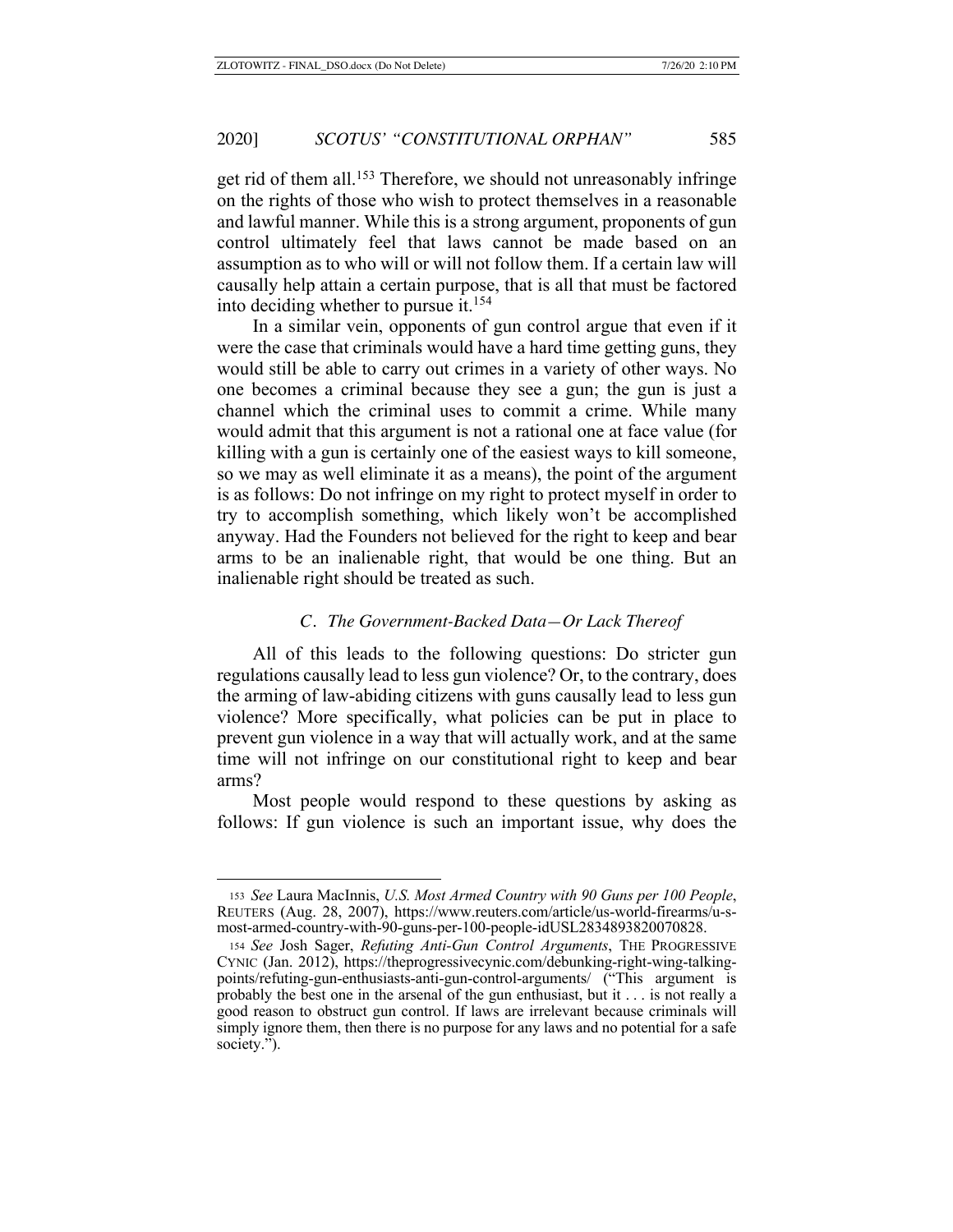government not provide funding for research and studies to answer these questions? That would seem to be the reasonable thing to do.

In the early 1990s, the US Centers for Disease Control and Prevention ("CDC") heavily invested monetary and other resources toward such studies.<sup>155</sup> A 1993 study revealed that the existence of a firearm in a home, increased the likelihood of a homicide in that home.<sup>156</sup> After some National Rifle Association ("NRA") lobbying,<sup>157</sup> Congress placed the following language—known as the Dickey Amendment in the 1996 spending bill: "[N]one of the funds made available for injury prevention and control at the Centers for Disease Control and Prevention may be used to advocate or promote gun control."<sup>158</sup>

Why would Congress pass the Dickey Amendment? Taking the NRA's stance, the government felt that the research being conducted by the CDC was ultimately biased and political in order to achieve strong gun control—while using a government agency as cover.<sup>159</sup> Additionally, it was argued that under no circumstances should taxpayer money be spent on any political agendas with which many Americans disagree.<sup>160</sup>

This March 2018 spending bill granted the CDC more leeway in potentially pursuing gun violence research. The current bill states the following: "While appropriations language prohibits the CDC and

<sup>155</sup> Allen Rostron, *The Dickey Amendment on Federal Funding for Research on Gun Violence: A Legal Discussion*, AM. J. PUBLIC HEALTH (Jul. 2018), https://www.ncbi.nlm.nih.gov/pmc/articles/PMC5993413/.

<sup>156</sup> *Id.* The study was conducted by a team headed by Arthur Kellerman. It was published in the New England Medical Journal. *See* Kellerman et al., *Gun ownership as a risk factor for homicide in the home.*, N. ENGL. J. MED. (Oct. 1993), https://www.ncbi.nlm.nih.gov/pubmed/8371731/.

<sup>157</sup> *Id*.

<sup>158</sup> Omnibus Consolidated Appropriations Act, Pub. L. No. 104-208 (1996).

<sup>159</sup> *See* Micah Rate, *NRA Explains its Position on Dickey Amendment, Gun Violence Research*, BEARING ARMS (Mar. 22, 2018, 3:00 PM), https://bearingarms.com/micah-r/2018/03/22/nra-reiterates-its-position-on-dickeyamendment-gun-violence-research/; Chris Cox, *Why We Can't Trust the CDC with Gun Research*, POLITICO (Dec. 9, 2015, 6:01 AM), https://www.politico.com/agenda/story/2015/12/why-we-cant-trust-the-cdc-withgun-research-000340 ("Government-funded research was openly biased in the 1990s. CDC officials unabashedly supported gun bans and poured millions of dollars into 'research' that was, in fact, advocacy. One of the lead researchers employed in the CDC's effort was quoted, stating 'We're going to systematically build the case that owning firearms causes deaths.' Another researcher said he envisioned a longterm campaign 'to convince Americans that guns are, first and foremost, a public health menace.'").

<sup>160</sup> *See* Rate, *supra* note 159.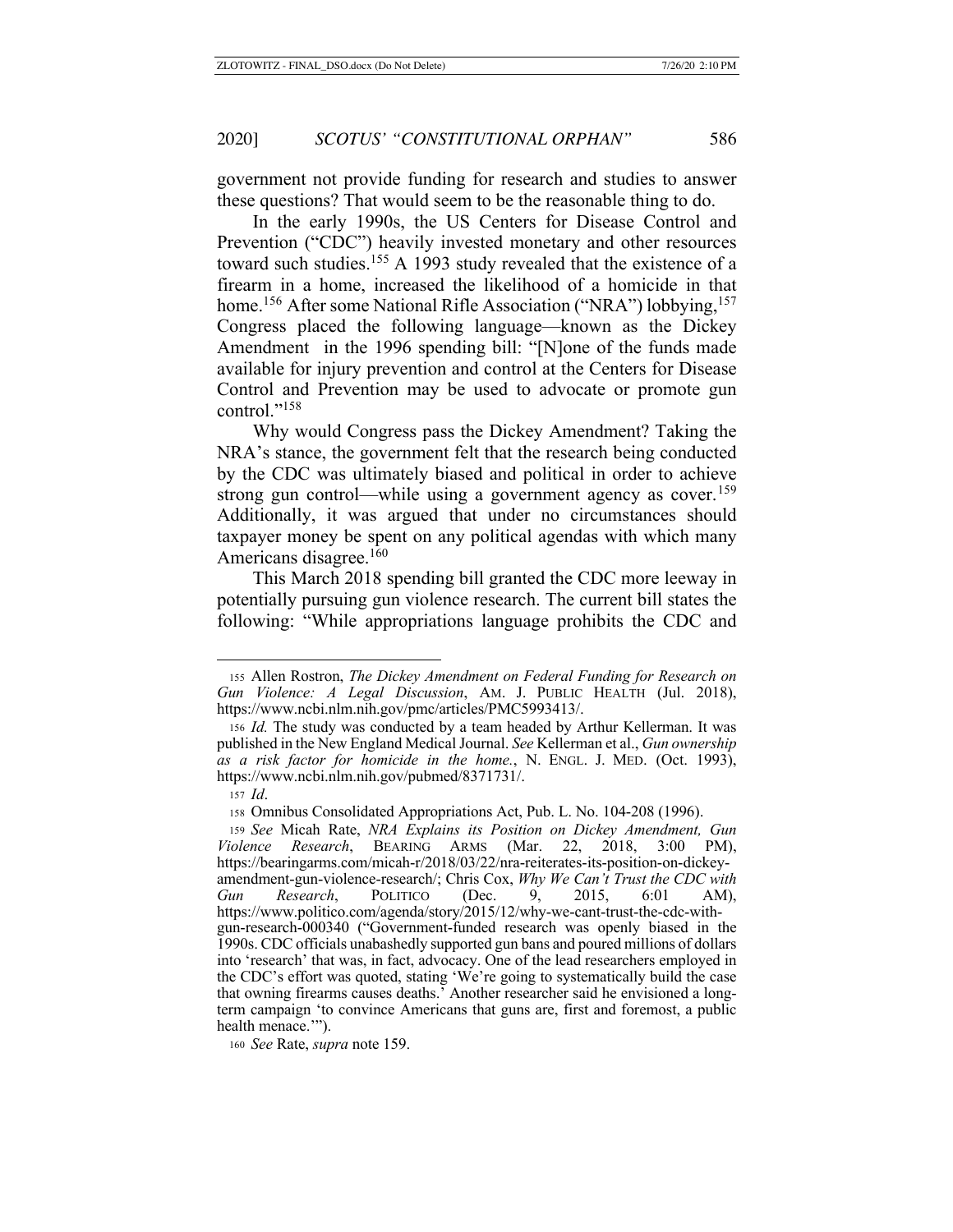other agencies from using appropriated funding to advocate or promote gun control, the Secretary of Health and Human Services has stated the CDC has the authority to conduct research on the causes of gun violence."<sup>161</sup>

All Americans—regardless of which "side of the aisle" they align themselves—should welcome such research. Even the most avid guncontrol opponents do not want any innocent people harmed—they just want any potential legislation and/or regulation to be done in a constitutional, minimally invasive, and effective manner.<sup>162</sup> Proper research into gun violence throughout the country would allow Congress (and all State legislatures) to pass proper legislation.

While this scenario is seemingly perfect, there remains ample reason to be skeptical. Ultimately, the issue of the researchers' political affiliations getting in the way of an unbiased outcome is a big problem. Again, the entire purpose of the Dickey Amendment is to prevent the CDC from reaching a "predetermined" result. If the research is skewed, it is pointless.

Nevertheless, the CDC should move forward with the research. Whether or not the research would be trustworthy can be for Congress to decide. The first step is getting data for the government to work with. While some conservative politicians will likely reject the CDC's research, bipartisan acceptance is not an impossibility. However, there is an issue with studies related to gun violence in general. As Politico columnist Chris Cox put it:

Statistics and data linked to firearm-related violence are complex, and frequently skewed by those who oppose gun ownership. Firearm research generally speaks only to the alleged possible risks associated with gun ownership, never to the benefits that law-abiding gun owners provide to society as a whole. It frequently finds only one option: More gun control, which plenty of respected researchers have found to be ineffective.<sup>163</sup>

Many studies have been done in this area. However, all studies have potential for biased interpretation. The researchers can "conveniently" only speak to certain groups; or they can present certain data as causal outcomes of a certain situation, when in reality

<sup>161</sup> Consolidated Appropriations Act, Pub. L. No. 115-141 (2018).

<sup>162</sup> *See* Cox, *supra* note 159.

<sup>163</sup> Cox, *supra* note 159.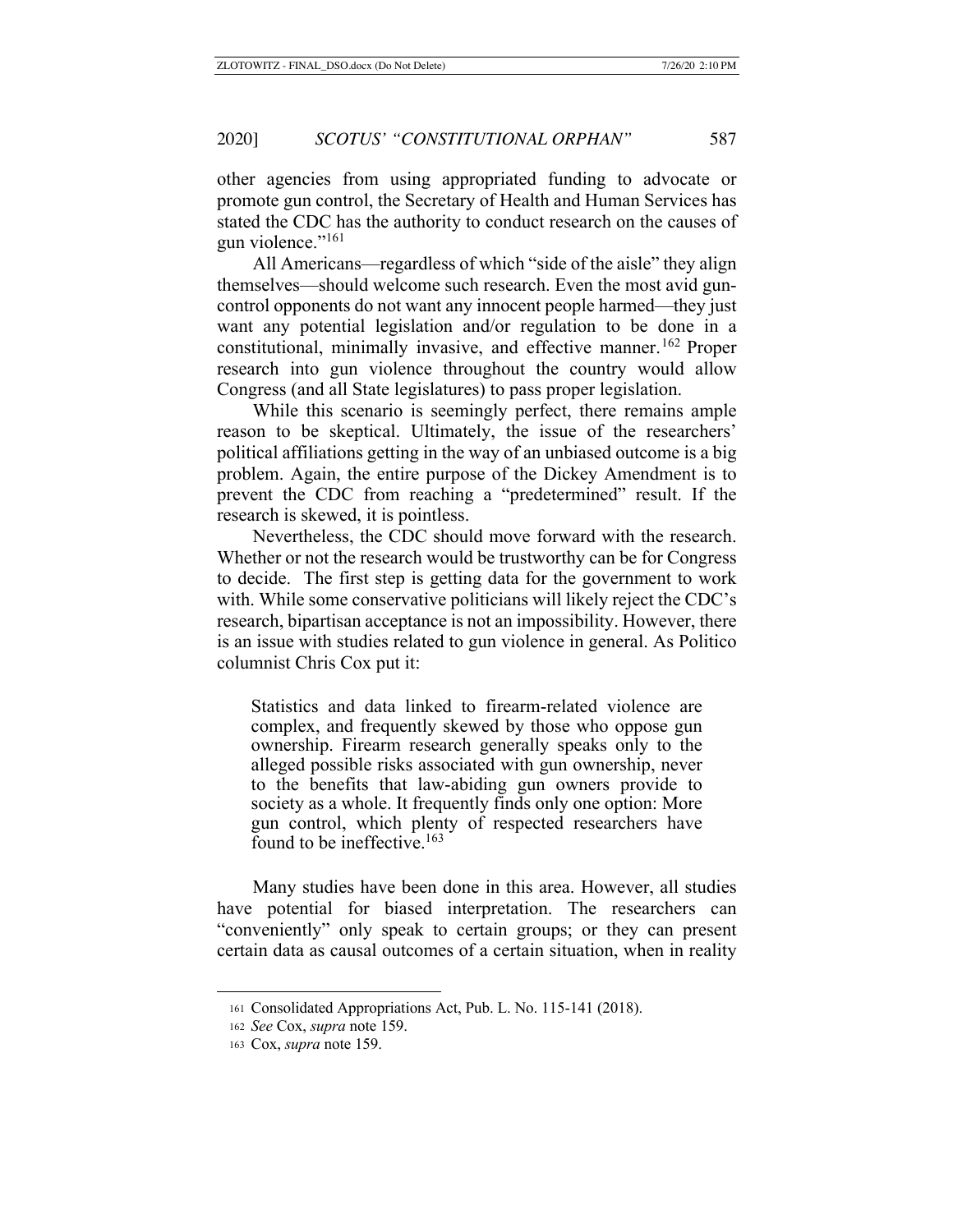they were merely in correlation. With that being said, the government needs to conduct studies in this ever-important area, as discussed above. Without them, we have no way of ever coming to a true resolution on this issue.

### IV. CONCLUSION

The Supreme Court did a great service to the American people with the *Heller* and *McDonald* decisions, as those cases laid out the foundations for Second Amendment jurisprudence. However, more Supreme Court decisions need to come. It has been too long. The question of carry in public needs to be answered by the Court. At the next opportunity, the Court should adhere to what Justice Thomas has been pleading for a number of years: As a constitutional right, the Second Amendment should be given the opportunity to be interpreted further by the Court.<sup>164</sup>

In regard to what outcomes the Court should come to: The Ninth Circuit standard from *Peruta* and *Young*—which together deem only open carry to be constitutionally protected—seem to be the most in line with *Heller* and with judicial and legislative history from the last few centuries. Circuits that have combined open and concealed carry together—either by deeming both of them constitutionally-protected or not constitutionally-protected—do not seem to align with the *Heller* opinion.

Finally, it is vital that more legitimate research be done on the issue of gun violence in this country. The only way to achieve fair and constitutional legislation is for the legislators to be provided with accurate data. The new 2018 spending bill allows for the CDC to conduct such research. The CDC should certainly do so in a nonpartisan fashion. This may not be possible, but that will be for the legislators to decide.

The Second Amendment, like the rest of the Bill of Rights, is a vital part of the "American Dream." Ensuring that it is properly applied and regulated in a constitutional manner must be of upmost

<sup>164</sup> *See, e.g.*, Silvester v. Becerra, 138 S.Ct. 945 (Mem) (2018) (Thomas, J., dissenting from denial of certiorari) ("If a lower court treated another right so cavalierly, I have little doubt that this Court would intervene. But as evidenced by our continued inaction in this area, the Second Amendment is a disfavored right in this Court . . . . I do not believe we should be in the business of choosing which constitutional rights are *really worth* insisting upon . . . .) (citation and internal quotations omitted) (emphasis in original).